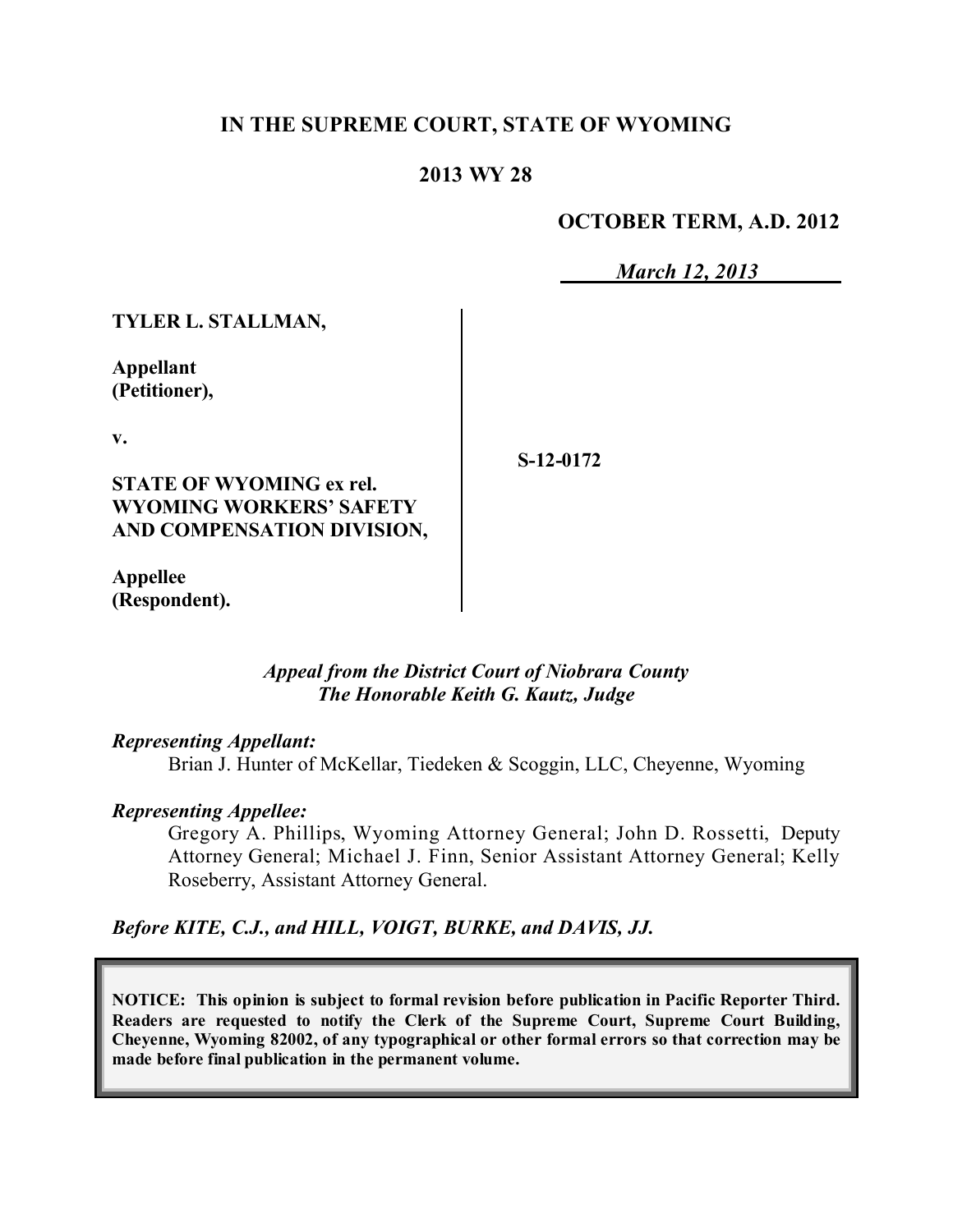### **DAVIS**, Justice.

[¶1] Appellant Tyler L. Stallman worked for the Wyoming Department of Corrections at the Wyoming Women's Center in Lusk, Wyoming. She sustained significant injuries during a vehicle rollover while driving to pick up a prisoner in Sheridan. After receiving a 22% permanent partial impairment award from the Wyoming Workers' Safety and Compensation Division (the Division), she applied for permanent total disability (PTD) benefits. The Division denied her application, finding that she did not meet the statutory definition of permanent total disability. Ms. Stallman requested a contested case hearing, and the case was referred to a panel of the Medical Commission (the Commission or panel).

[¶2] Based upon the evidence presented, the Commission concluded that Ms. Stallman did not meet her burden of proving that she was entitled to PTD benefits under the odd lot doctrine. The district court affirmed, and Ms. Stallman appealed to this Court, claiming that the Commission's final order was unsupported by substantial evidence and contrary to applicable law due to improper application of the odd lot doctrine. We hold that Ms. Stallman presented a prima facie case showing that she was unemployable in her community due to her injuries, and that the Division failed to rebut this showing by demonstrating that there was in fact gainful employment available to her within a reasonable geographic area. We reverse the district court's order affirming the Commission's final order, and we remand this matter to the district court with directions that it remand the case to the Commission for further proceedings consistent with this opinion.

### **ISSUE**

[¶3] Was the Commission's determination that Ms. Stallman was not entitled to permanent total disability benefits under the odd lot doctrine supported by substantial evidence and consistent with applicable law?

## **FACTS**

### *Accident and Injuries*

[¶4] On November 10, 2006, Tyler Stallman was working as a correctional officer for the Wyoming Women's Center in Lusk, Wyoming. She was driving to Sheridan in a state car to pick up an inmate when she encountered icy conditions on a bridge over Interstate 25 north of Douglas. She lost control of the vehicle, which spun out of control and rolled down an embankment. After she was extricated from the vehicle by emergency personnel, Ms. Stallman was transported first to Memorial Hospital of Converse County, and then transferred to Wyoming Medical Center (WMC) in Casper. There is no dispute that the accident occurred in the scope and course of her employment.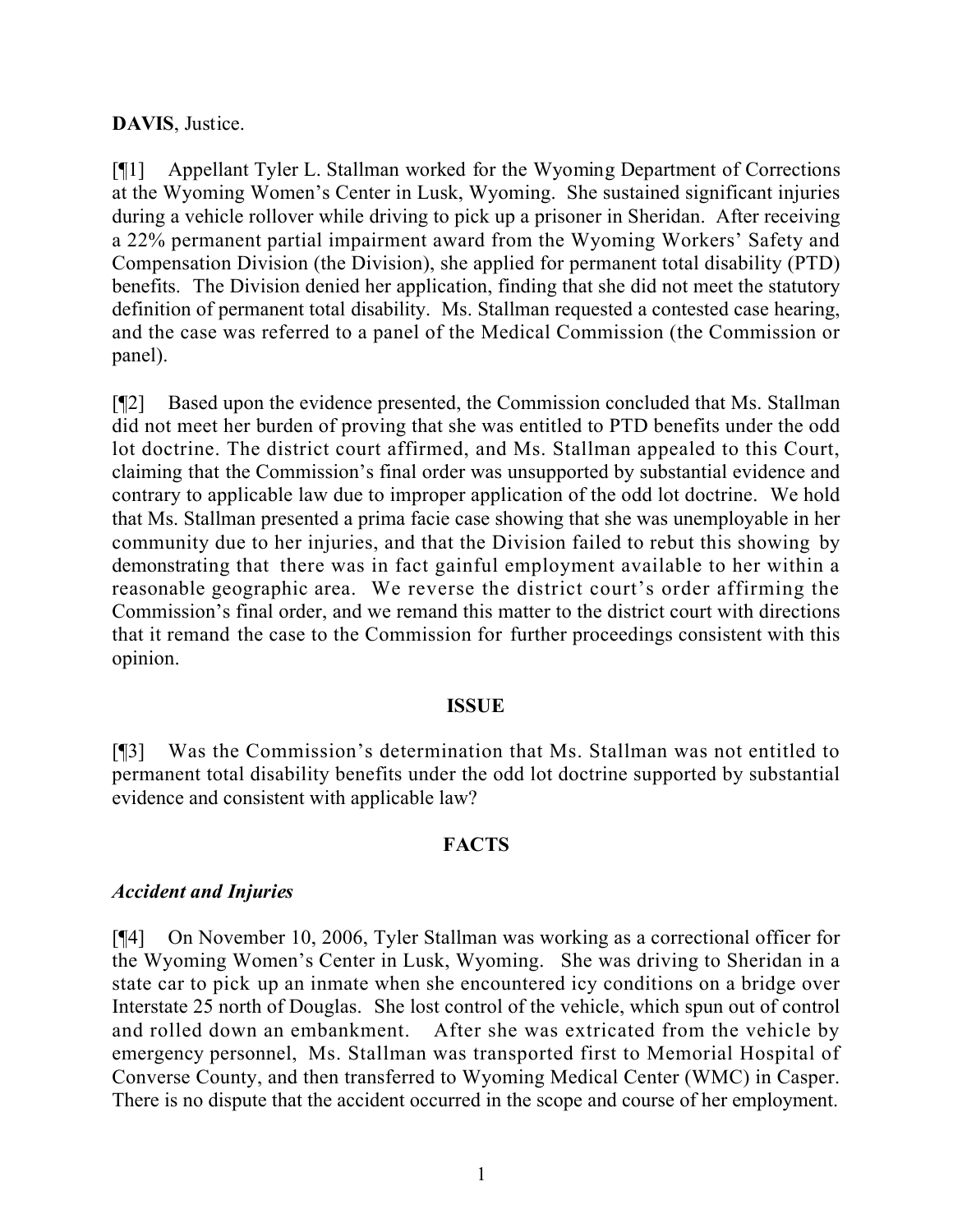[¶5] Ms. Stallman suffered from multiple pelvic fractures, pulmonary and bodily contusions, a chipped tooth, and an impacted humeral head fracture of the right shoulder. A doctor's notes indicated that "[t]he accident appears to have been quite significant." Ms. Stallman was hospitalized for a week, during which her pelvic fractures were stabilized. She later underwent several surgeries, including a rhinoplasty<sup>1</sup> and a resurfacing arthroplasty of the right shoulder. After she was released from WMC, Ms. Stallman attended physical therapy and counseling for post-traumatic stress disorder (PTSD), and she participated in several years of post-operative care and rehabilitation directed by doctors at Casper Orthopedic Associates.

## *Benefits Sought*

[¶6] Ms. Stallman did not return to her job as a corrections officer, but instead tendered her resignation and applied for worker's compensation benefits. The medical expenses related to the accident were paid in full by the Division. She applied for and received temporary total disability benefits until she was assigned a 22% permanent impairment rating and began receiving permanent partial impairment (PPI) benefits. She also applied simultaneously for permanent partial disability (PPD) benefits and permanent total disability (PTD) benefits. $^{2}$ 

[¶7] The Division denied her application for PPD benefits, and the Office of Administrative Hearings (OAH) upheld its determination on summary judgment as a matter of law. Both found that she had not actively sought work as required by Wyoming Statute  $\S 27-14-405(h)(iii)$ . The district court upheld the OAH's determination, but we reversed on appeal. *Worker's Comp. Claim of Stallman v. State ex rel. Wyo. Workers' Safety & Comp. Div.*, 2012 WY 147, 288 P.3d 707 (Wyo. 2012). We found that the Division had arbitrarily imposed a deadline for submission of documentation of efforts to locate a job not provided for by its rules, and that the six week period during which an applicant for PPD must seek employment under the Division's rules could span the date of application, rather than falling entirely on one side or the other of that date. *Id*., ¶¶ 18– 26, 288 P.3d at 714–15. We also noted that the legislature "expressly directed in § 27- 14-101 (LexisNexis 2011) that the Wyoming Worker's Compensation Act be construed to assure 'the quick and efficient' delivery of benefits to injured and disabled workers and that 'claims be decided on their merits.'" *Id.*, ¶ 20, 288 P.3d at 715. We remanded the case for an evidentiary hearing on the merits, noting that "[t]he manner in which Ms.

 $\overline{a}$ 

 $<sup>1</sup>$  A surgery to repair her nose.</sup>

<sup>2</sup> Wyoming Statute § 27-14-403 provides statutory guidelines for the calculation of worker's compensation benefits, including PPD and PTD benefits. Wyo. Stat. Ann. § 27-14-403(a) (LexisNexis 2011). PPD benefits are generally paid "for the number of months determined by multiplying the percentage of impairment by sixty (60) months," whereas PTD benefits are typically paid for eighty months, with an offset for previous PPD awards.  $\S 27-14-405(g)$ ;  $\S 27-14-406(a)$ .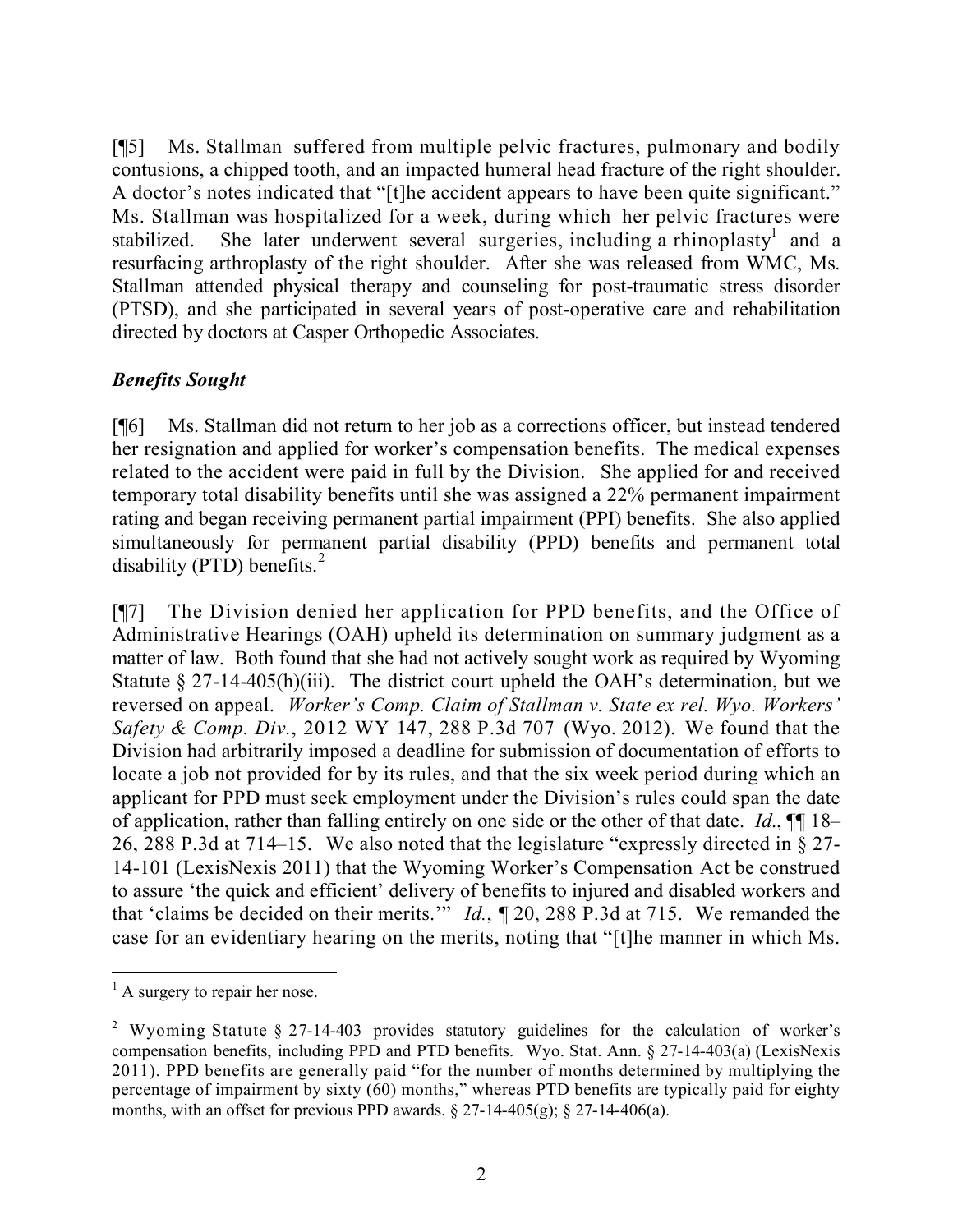Stallman's claim has been treated satisfies neither of these objectives." *Id*., ¶¶ 26–27, 288 P.3d at 716.

[¶8] The Division also denied Ms. Stallman's application for Permanent Total Disability (PTD) benefits, finding she did not meet the statutory definition of permanent total disability pursuant to Wyo. Stat. Ann. § 27-14-102(a)(xvi) (LexisNexis 2005).<sup>3</sup> The proceedings related to that claim are the subject of this separate appeal.

## *Impairment Ratings*

[¶9] Evidence of impairment ratings was submitted in support of Ms. Stallman's application for PTD benefits. Dr. Anne MacGuire, a Casper rheumatologist, provided the first impairment rating on Ms. Stallman after an evaluation which took place on June 24, 2008. Dr. MacGuire noted that Ms. Stallman had reached maximum medical improvement on April 23, 2008, that she was able to sit, stand and squat to 50% without difficulty, and that her balance was "reasonable." Ms. Stallman's self-evaluation of her own condition indicated that: (1) she was able to drive from Casper to Lusk; (2) she could stand for one hour before needing to rest; (3) she could sit for half an hour before becoming uncomfortable; and (4) she was in consistent pain. Using the sixth edition of the AMA Guides to Evaluation of Permanent Impairment, Dr. MacGuire rated Ms. Stallman at a 20% whole person impairment: 15% right shoulder, 3% pelvis, and 2% left shoulder. Dr. MacGuire believed that Ms. Stallman was medically stable, and recommended that she return to work with some limitations.

[¶10] Ms. Stallman obtained a "Second Opinion Impairment Rating" from Dr. Michael Kaplan, a physical medicine and rehabilitation specialist, on October 9, 2008. Dr. Kaplan found that her pelvic fractures had healed satisfactorily, but that the pain from her shoulder fracture increased with activity. He rated Ms. Stallman at a 22% whole person impairment: 20% based upon the upper extremities and 2% on the pelvis. He noted that Ms. Stallman would not return to her previous job as a correctional officer "because of her multisystem problems, especially relevant to the shoulders and pelvis." He believed that she could return to the work force in the future in a more limited capacity, and he recommended that she avoid squatting, kneeling, and lifting items heavier than twenty to twenty-five pounds. The Division awarded Ms. Stallman a PPI rating of 22% based on Dr. Kaplan's evaluation, and she accepted it without objection.

# *Treatment Records*

[¶11] Ms. Stallman was treated by orthopedic surgeons Dr. Craig Smith and Dr. Steven Orcutt. Their clinical notes record the following:

 $\overline{a}$ <sup>3</sup> The 2005 version of the Wyoming Worker's Compensation Act was in effect at the time of the November 2006 injury, and we will refer to those statutes throughout.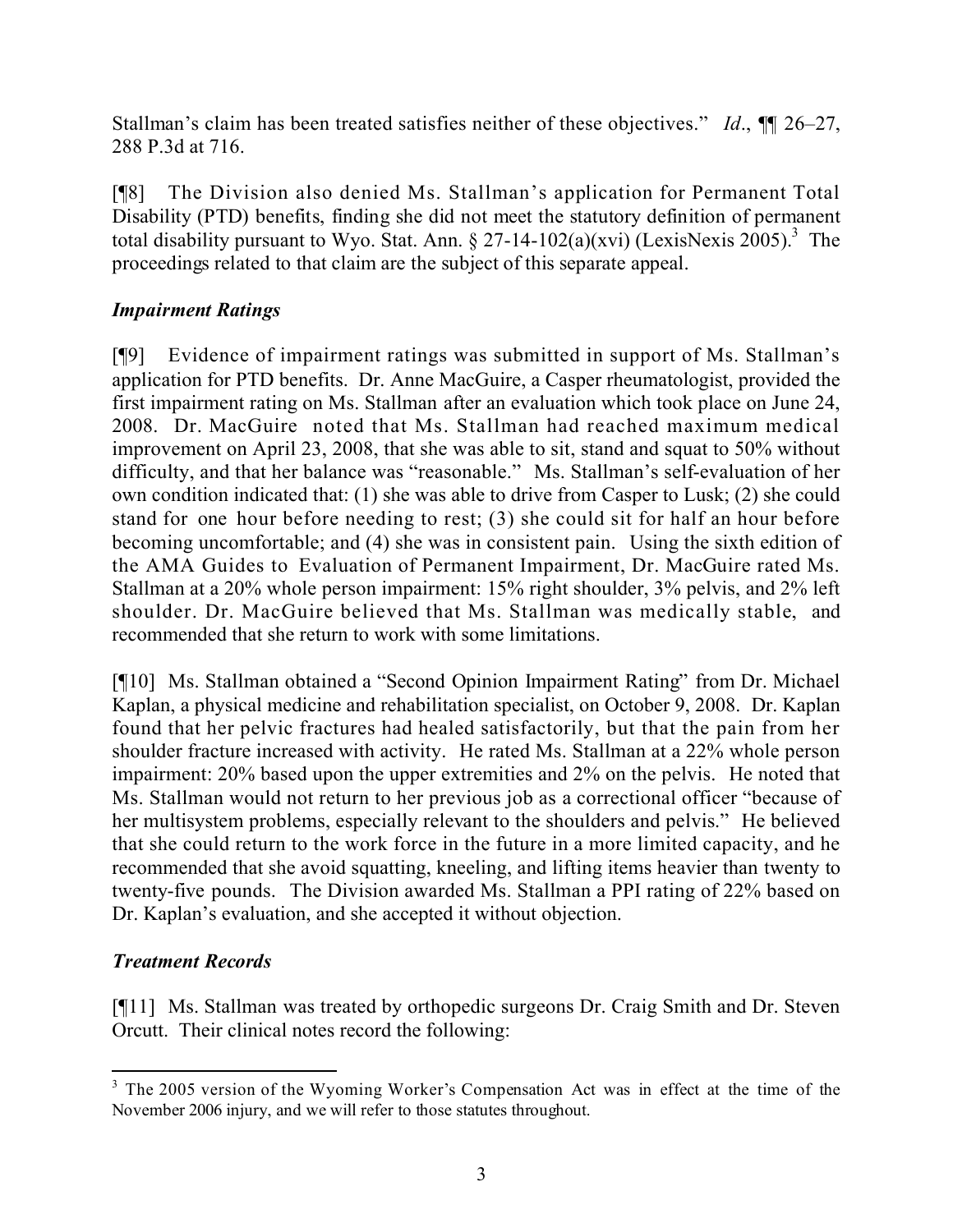- 02/22/2007: "I have discussed that she has had several missed appointments in therapy and the patient became quite tearful and states that she, since her accident, is afraid to leave her house. She often times stays at home and does not attend family functions such as Sunday dinners. She is concerned or fearful that she is going to be hit by another vehicle when she is driving on the street, particularly on a snowy day or during bad weather. I feel she certainly has some posttraumatic psychological issues . . . . The patient is very willing to proceed with some type of therapy so she can feel better." (Dr. Orcutt)
- 03/08/2007: "At some point, she clearly will require rehabilitation training and we will notify Worker's Compensation of this." (Dr. Orcutt)
- 10/22/2007: "Patient worked at the penitentiary. I do not see her at this point in time getting back to that type of work status given her multiple problems. I think occasional rehabilitation would be very appropriate to pursue at this juncture." (Dr. Smith)
- 1/30/2008: "Due to her impairment, I feel she is not capable of going back to work as a corrections officer due to the physical demands required in that job. It would be best to go to a vocational rehabilitation program and be trained for a more sedentary-type work environment." (Dr. Smith)

[¶12] Annie Haack, a Physician's Assistant (PA) employed by Dr. Smith, noted that there was "no improvement" as of March 2009, and that Ms. Stallman would not able to return to active duty as a correctional officer. After a December 2009 visit, Ms. Haack reiterated that there were no jobs available for Ms. Stallman at her former workplace due to her restrictions.

[¶13] Ms. Stallman also sought counseling for post-traumatic stress disorder from Jack Herter, Ph.D, a clinical psychologist, and Jane Stearns, M.S., a professional counselor. Following counseling sessions in January of 2008, Dr. Herter noted:

> Since the accident, she reported having nightmares, intrusive thoughts, flashbacks, and panic attacks in response to trauma related and/or trauma like stimuli. For example, snowy, windy conditions; hearing the sound of the wind; and driving. However, as a mother with a 5-year-old son, she forces herself to drive locally, but she does so in [a] state of intense stress, while worrying and gripping the steering wheel tightly. As she recounted the details of the accident, the patient exhibited visible signs of anxiety an [sic] autonomic arousal. She tensed. She trembled. She fidgeted. Her face flushed.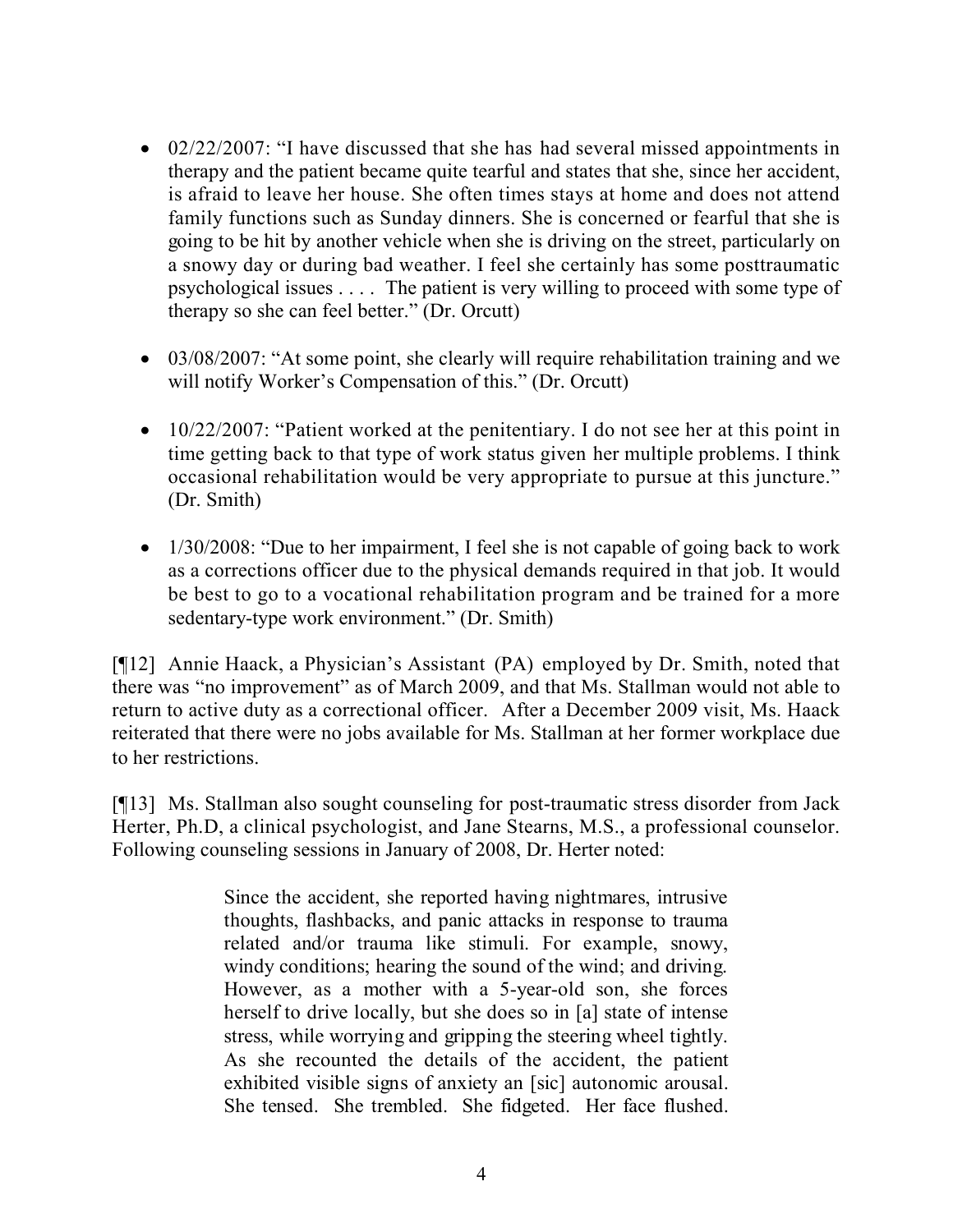Her pupils dilated. All of this confirmed a diagnosis of PTSD, directly related to her work-related injury.

Ms. Stearns' notes indicated that "Tyler reports symptoms including panic sensations and anxiety associated with driving," and that "[s]he is very open in expressing her desire to get her life back to normal and feeling a strong sense of loss regarding her physical injuries."

# *Functional Capacity Evaluation*

[¶14] Dr. Smith referred Ms. Stallman to Lanae Pickard, an occupational and physical therapist, for a functional capacity evaluation (FCE). The evaluation was performed in October of 2009. The FCE concluded that Ms. Stallman was incapable of performing her pre-injury jobs of corrections officer, guard, resident care aide, waitress, dining room attendant, or stock clerk. It described a "mismatch" between her demonstrated physical ability and the physical demands of these jobs because she could not lift, push, pull or carry objects weighing more than twenty-three pounds. Ms. Stallman was also unable to lift more than three pounds over her head.

[¶15] Ms. Pickard found the FCE results to be valid: "Overall test findings, in combination with clinical observations, suggest[ed] the presence of full physical effort on Ms. Stallman's behalf." She did not complain of pain during placebo tests, nor did her movement patterns improve with distraction. Her stated levels of pain were also proportional to her movement patterns. Ms. Pickard concluded that Ms. Stallman was best suited to jobs with light to sedentary physical demands, and that she "would perform best in an occupation that allows frequent postural changes, minimal squatting, kneeling, crouching and above shoulder activity."

# *Employability and Wage Earning Assessment*

[¶16] At the request of the Division, Ms. Stallman participated in an employability and wage earning assessment in November of 2010. Delane Hall, M.S., a certified vocational rehabilitation counselor chosen by the Division, noted that Ms. Stallman was thirty years old at the time, and that she had a high school education. Her work history included the following positions: (1) correctional officer from 2005 to 2006; (2) detention officer from 2003 to 2004; (3) resident care and habilitation aide from 2001 to 2003; and (4) various positions as a waitress, cashier, cook and waitress with unknown, earlier dates of employment.

[¶17] The assessment quoted an earlier note from Dr. Smith indicating that "it is certainly reasonable for her to be granted permanent disability." Her treating physicians would not approve her return to active duty as a correctional officer, and Mr. Hall recorded that "the Wyoming Department of Corrections [DOC] noted that they would be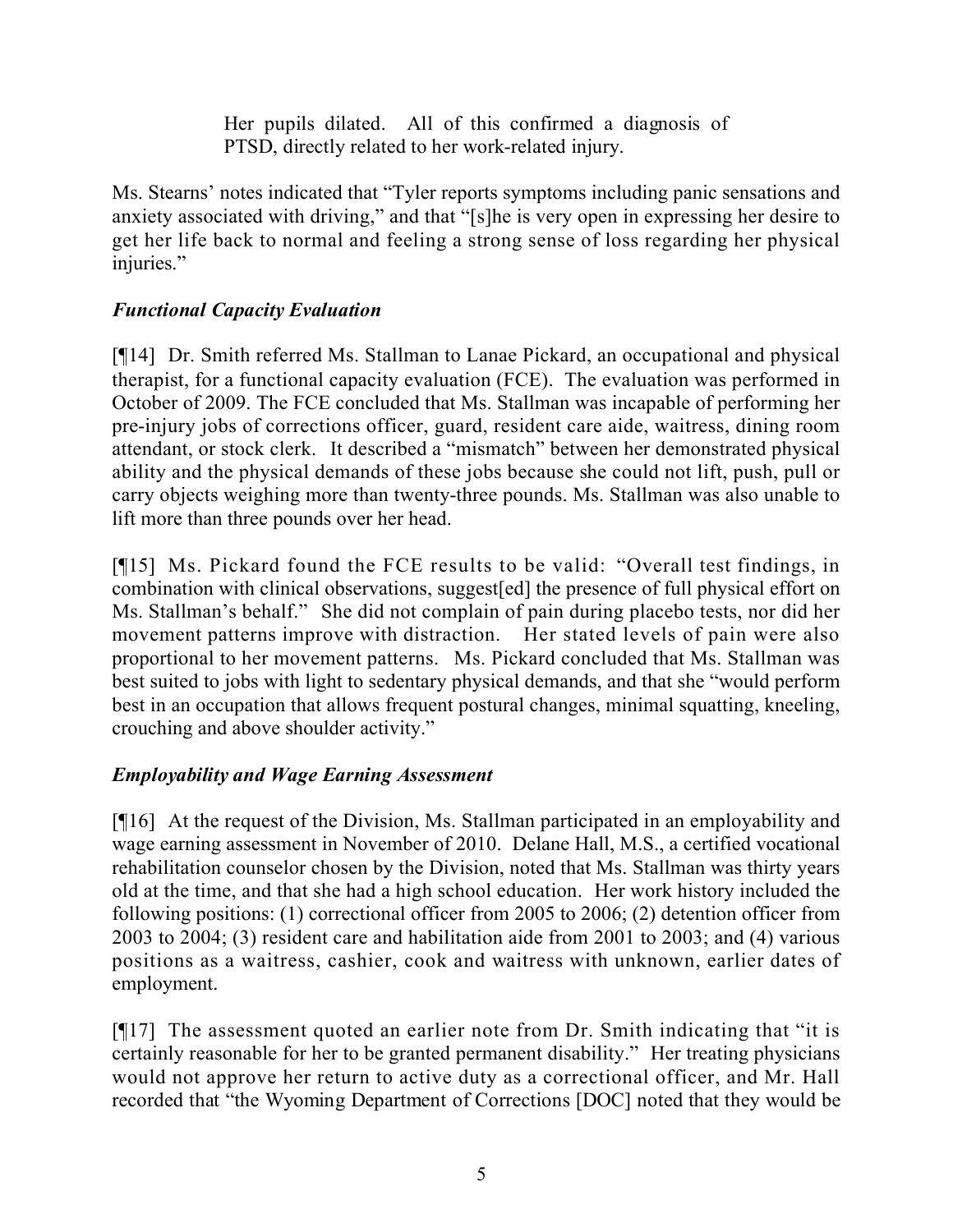unable to provide Ms. Stallman with a modified or alternative position. Therefore Ms. Stallman does not have any return to work options with the time of injury employer."

[¶18] Ms. Stallman had some skills useful in other occupations, but the assessment noted that she was limited to sedentary to light duty employment. Mr. Hall recommended positions as a hostess, dispatcher, or title clerk given her work history and physical limitations. He conducted a labor market survey of suitable positions available in the state, finding six dispatcher openings in Casper, Newcastle, Rock Springs, Green River, and Gillette; four title clerk positions available in Afton, Ft. Washakie, Torrington, and Laramie; and six restaurant host or hostess positions in Casper, Gillette, Moose, and Cheyenne. He found no positions that Ms. Stallman could perform in Lusk at the time of his evaluation.

[¶19] Mr. Hall believed that hostess jobs may be available in Lusk in the future, but noted that they would result in a significant wage loss compared to her previous jobs. He noted that title clerk and dispatcher positions would likely require relocation or commuting a significant distance to Casper or Douglas. The assessment concluded that Ms. Stallman would probably benefit from vocational retraining, but that she would likely need to relocate to pursue gainful employment. A search worksheet attached to Mr. Hall's report confirmed that Ms. Stallman had contacted thirty employers in Lusk over a six-week period seeking work, and that none were hiring.

## *Course of Proceedings*

[¶20] Ms. Stallman applied for permanent total disability benefits in December of 2009. The Division promptly issued a final determination letter denying her application because "[r]eview of the medical information on file does not indicate that your condition meets the definition of permanent total disability as defined by Wyoming Statute § 27-14-  $102(a)(xvi)$ ." She timely appealed this determination, and the case was referred to the Commission for a hearing.

[¶21] The Division filed a motion for summary judgment, alleging that Ms. Stallman's physician had not certified her to be permanently totally disabled as required by Wyoming Statute  $\S 27$ -14-406(a).<sup>4</sup> The thrust of the Division's argument was that Dr.

 $\overline{a}$  $4$  Section 406(a) reads in pertinent part as follows:

Subject to W.S. 27-14-602, upon certification by a physician licensed to practice surgery or medicine that an injury results in permanent total disability as defined under W.S.  $27-14-102(a)(xvi)$ , an injured employee shall receive for eighty (80) months a monthly payment as provided by W.S. 27-14-403(c) less any previous awards under W.S. 27-14-405 which were involved in the determination of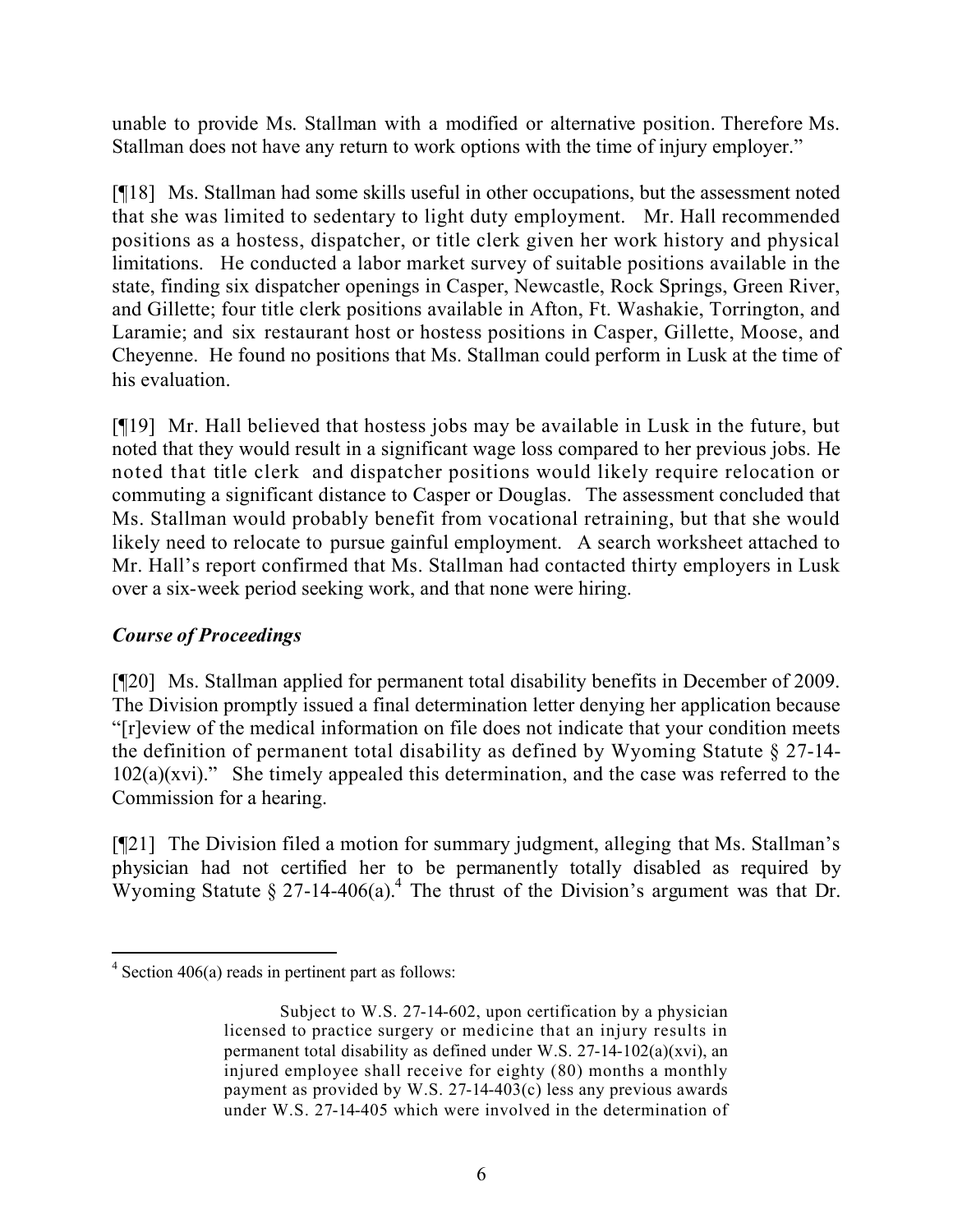Smith's PA had certified Ms. Stallman for permanent total disability, and that therefore her application lacked the requisite physician's certification. The Commission granted the motion for summary judgment, finding that "the certification requirement that a 'physician licensed to practice surgery or medicine' is not satisfied by the certification signed by a PA."

[¶22] Shortly thereafter, Ms. Stallman obtained the required certification from Dr. Smith. He generally agreed with the FCE's conclusions, stating that "Tyler would be better [sic] to pursue a [sic] vocational rehabilitation training and pursue a sedentary type job." Ms. Stallman timely moved for relief from the order granting summary judgment on these grounds. The Commission granted her motion for relief and set the matter for a contested case hearing on July 1, 2011.

[ $[23]$  At the hearing, the only witness who testified in person was Ms. Stallman.<sup>5</sup> She testified that she was born and raised in Lusk, and that her family lives there as well. Her family members help her care for her two children, and they also assist with housework that she cannot perform due to her injuries. She checks for suitable open positions in the Lusk Herald classified advertisements weekly, but has found no work she can perform. Inquiries of local businesses have not yielded any open positions for sedentary-type work. Mr. Hall and other vocational rehabilitation counselors have told her that there are no suitable positions for her in Lusk, and they have encouraged her to relocate or go to school to obtain job training.

[¶24] Ms. Stallman also testified that there is no community college in Lusk, and that she is unwilling to relocate or go to school to find a job she can perform or to retrain. She resigned from her position as a correctional officer because her doctor told her that she would be unable to return to work. DOC would not offer her a light-duty or sedentary position because there were no such positions available at the Wyoming Women's Center. She testified that she was unwilling to commute to a nearby town for work, because she experiences PTSD when driving in the winter. On cross-examination by an attorney for the Division, she admitted that she drives to Casper about once a month, and that she had not looked for jobs in Douglas and Torrington. The Court takes judicial notice that Lusk is approximately 54 miles from Douglas, 56 miles from Torrington, 81 miles from Glenrock, and 104 miles from Casper. Questioning by members of the Commission's hearing panel elicited testimony that Ms. Stallman does not use opiates or illegal drugs, and that her application for Social Security Disability Benefits was denied.

> permanent total disability, and dependent children shall receive an award as provided by W.S. 27-14-403(b).

Wyo. Stat. Ann. § 27-14-406(a) (LexisNexis 2005).

<sup>5</sup> Other witnesses testified by deposition.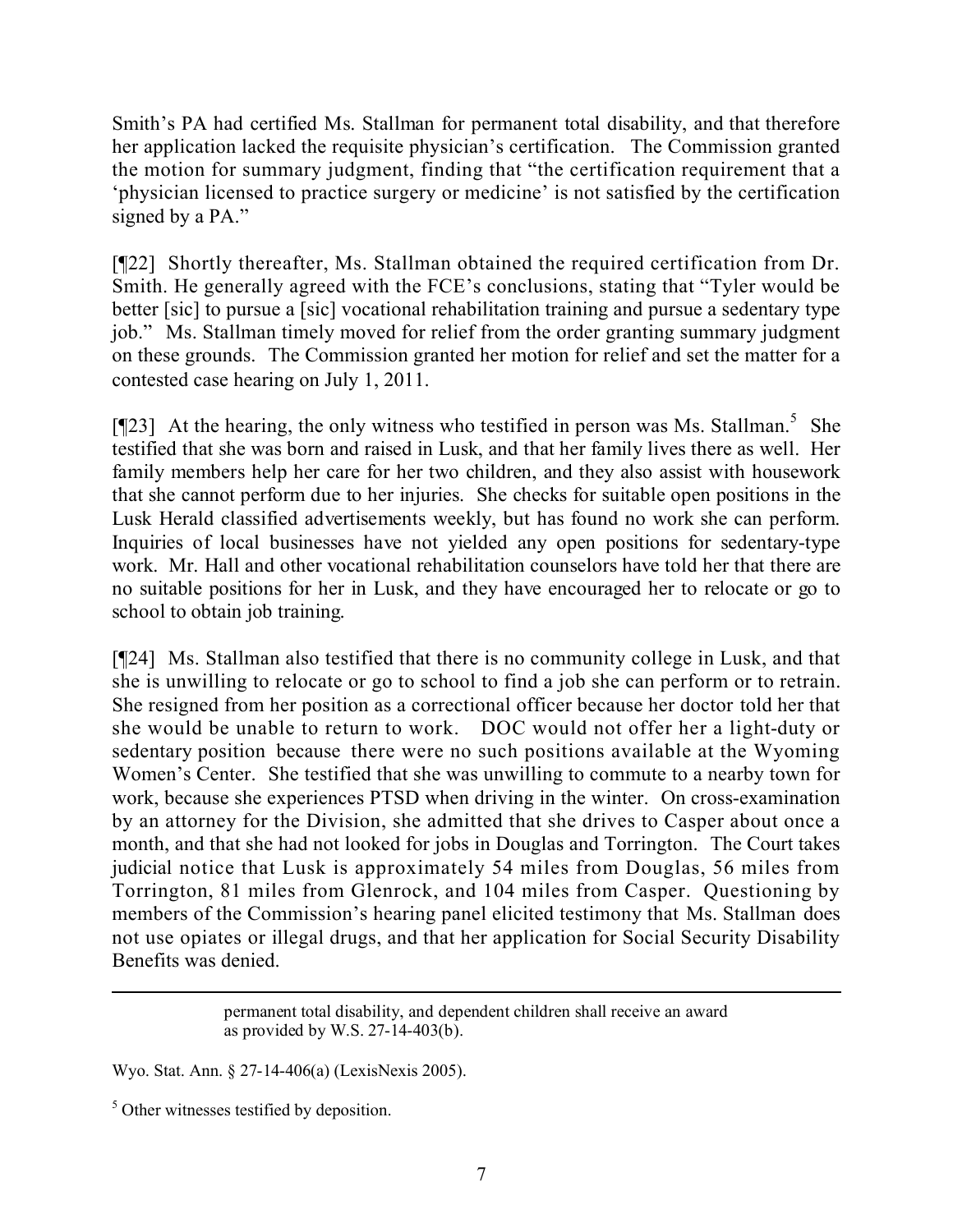[¶25] The Commission hearing panel, acting as a hearing examiner pursuant to Wyo. Stat. Ann. § 27-14-406(c) (LexisNexis 2005), issued its final order on August 15, 2011. It held that there was "no dispute" that Ms. Stallman was incapable of returning to her job as a correctional officer, but found that Dr. Smith's certification of permanent total disability was inconsistent with his prior statements that Ms. Stallman might pursue sedentary employment. Relying instead on Dr. Kaplan's deposition testimony that Ms. Stallman could perform some jobs, the Commission concluded that she had not established a prima facie case of permanent total disability under the odd lot doctrine. The district court affirmed, finding that substantial evidence supported the Commission's decision. This appeal was timely perfected.

#### **STANDARD OF REVIEW**

[¶26] Under Wyoming Rule of Appellate Procedure 12.09(a), our review of administrative proceedings is limited to a determination of matters specified in Wyoming Statute § 16-3-114(c). W.R.A.P. 12.09. That statute provides as follows:

> To the extent necessary to make a decision and when presented, the reviewing court shall decide all relevant questions of law, interpret constitutional and statutory provisions, and determine the meaning or applicability of the terms of an agency action. In making the following determinations, the court shall review the whole record or those parts of it cited by a party and due account shall be taken of the rule of prejudicial error. The reviewing court shall:

> > (i) Compel agency action unlawfully withheld or unreasonably delayed; and

> > (ii) Hold unlawful and set aside agency action, findings and conclusions found to be:

> > > (A) Arbitrary, capricious, an abuse of discretion or otherwise **not in accordance with law**;

> > > (B) Contrary to constitutional right, power, privilege or immunity;

> > > (C) In excess of statutory jurisdiction, authority or limitations or lacking statutory right;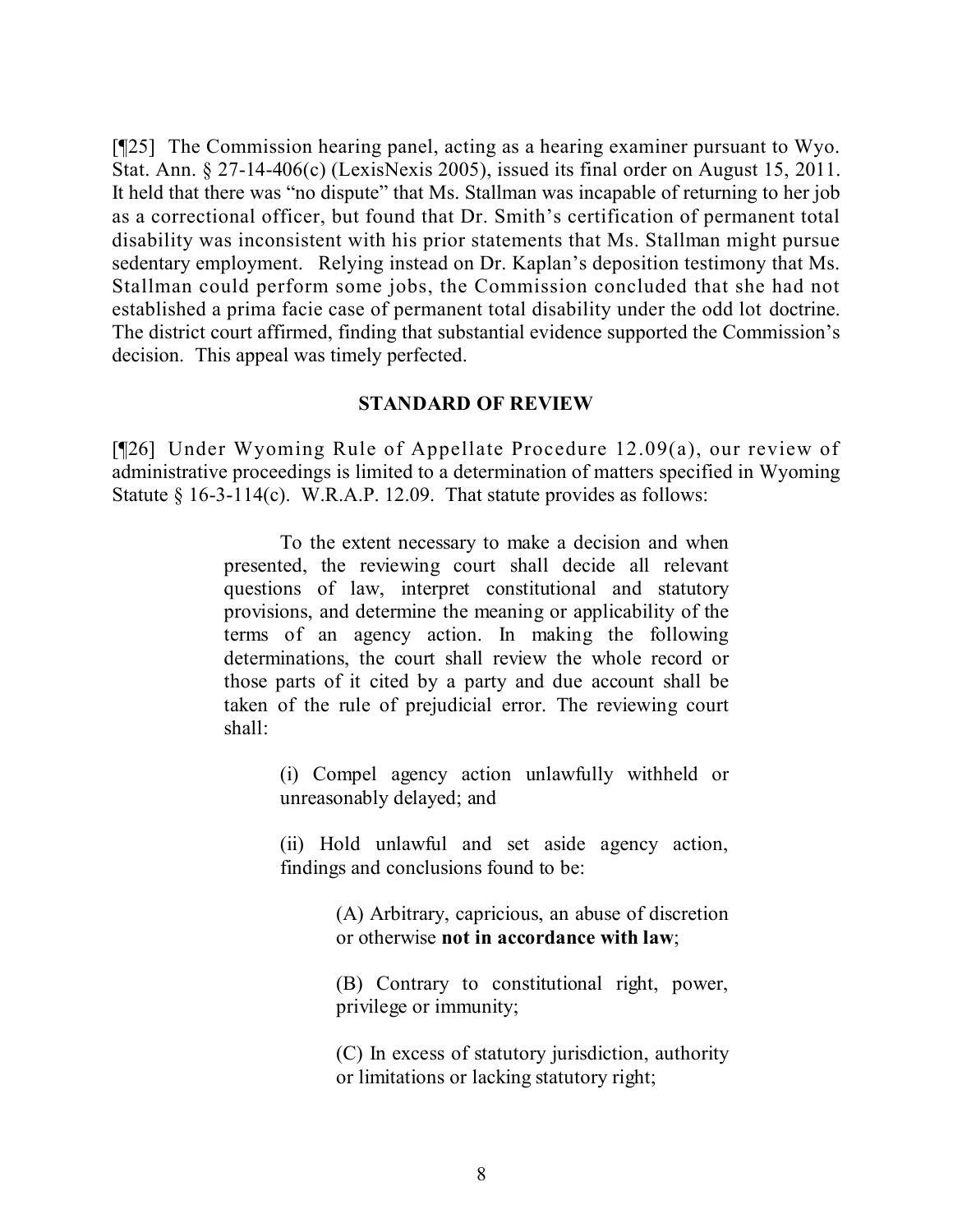(D) Without observance of procedure required by law; or

### (E) **Unsupported by substantial evidence in a case reviewed on the record of an agency hearing provided by statute.**

Wyo. Stat. Ann. § 16-3-114(c) (LexisNexis 2011) (emphasis added).

[¶27] We recently clarified the standards applicable to our review of a contested worker's compensation case hearing, such as the one which occurred in this case:

> In considering an appeal from a district court's review of an administrative agency's decision, we give no special deference to the district court's decision.

> > . . . . .

When an administrative agency determines that the burdened party failed to meet his burden of proof, we decide whether there is substantial evidence to support the agency's decision to reject the evidence offered by the burdened party by considering whether that conclusion was contrary to the overwhelming weight of the evidence in the record as a whole. Substantial evidence means such relevant evidence as a reasonable mind might accept as adequate to support a conclusion. Findings of fact are supported by substantial evidence if, from the evidence preserved in the record, we can discern a rational premise for those findings.

The question of whether the evidence establishes a prima facie case that an injured worker's physical impairment coupled with other factors such as his mental capacity, education, training and age places him within the odd lot category is a factual one for the agency to determine. If, in the course of its decision making process, the agency disregards certain evidence and explains its reasons for doing so based upon determinations of credibility or other factors contained in the record, its decision will be sustainable under the substantial evidence test. Importantly, our review of any particular decision turns not on whether we agree with the outcome, but on whether the agency could reasonably conclude as it did based on all the evidence before it. We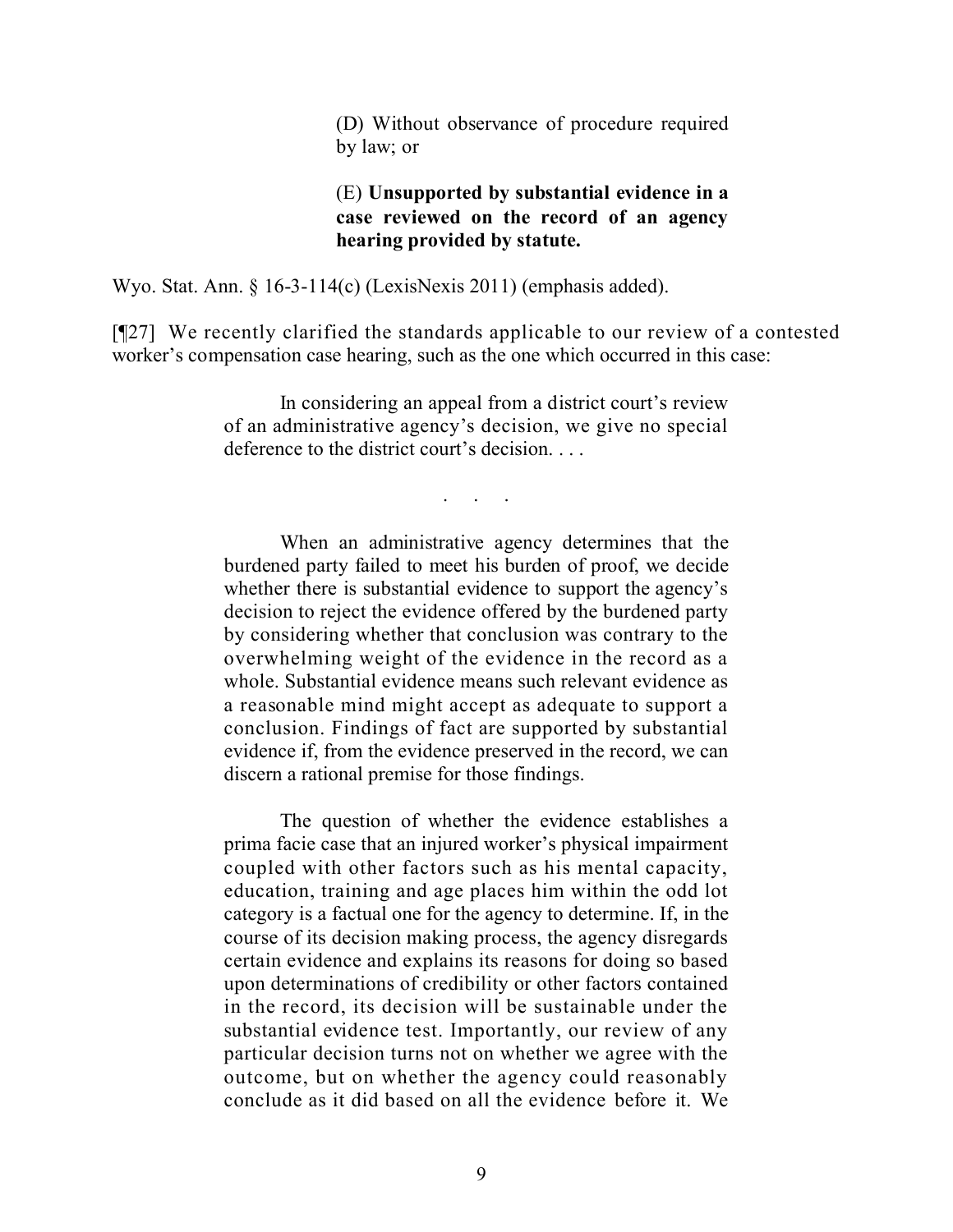review an agency's conclusions of law de novo, and will affirm only if the agency's conclusions are in accordance with the law.

*Moss v. State ex rel. Wyo. Workers' Safety & Comp. Div.*, 2010 WY 66, ¶¶ 9–11, 232 P.3d 1, 4 (Wyo. 2010) (citing *Dale v. S & S Builders, LLC*, 2008 WY 84, ¶¶ 8, 22, 188 P.3d 554, 557, 561 (Wyo. 2008); *Bush v. State ex rel. Wyo. Workers' Comp. Div.*, 2005 WY 120, ¶ 5, 120 P.3d 176, 179 (Wyo. 2005); *Worker's Comp. Claim of Cannon v. FMC Corp.*, 718 P.2d 879, 885 (Wyo. 1986)) (internal quotation marks omitted).

[¶28] We acknowledge the significant medical expertise the Commission can bring to bear in certain types of cases. *Worker's Comp. Claim of Decker v. State ex rel. Wyo. Med. Comm'n*, 2005 WY 160, ¶ 33, 124 P.3d 686, 696 (Wyo. 2005). Many workers' compensation cases involve complex medical issues, and the Commission's role as a fact-finder requires it to parse through the available medical records and testimony, and determine the weight of the available evidence. *Id.*, ¶ 33, 124 P.3d at 696–97. As is the case for a hearing examiner, the Commission is tasked with determining the credibility of witnesses. *Id.* However, it "has an obligation to apply its fact-finding expertise in a manner that conforms itself to the governing law." *Nagle v. State ex rel. Wyo. Workers' Safety & Comp. Div.*, 2008 WY 99, ¶ 15, 190 P.3d 159, 166 (Wyo. 2008).

## **DISCUSSION**

[¶29] Ms. Stallman argues that the Medical Commission panel in this case incorrectly ruled that she failed to prove her entitlement to PTD benefits under the odd lot doctrine. She contends that the evidence on which the Commission relied – Dr. Smith's certification, the FCE, Mr. Hall's job market analysis, and her work search documents – irrefutably confirmed that she was incapable of returning to gainful employment in her community. She contends that if the panel had applied the proper standards under the odd lot doctrine, it would have found that to be the case, and the burden would have shifted to the Division to show that suitable employment was in fact available to Ms. Stallman. The Division responds that Ms. Stallman failed to prove entitlement to PTD benefits as a result of her injury, and that substantial evidence supports the Commission's application of the odd lot doctrine to the facts of the case.

## *Odd Lot Doctrine*

[¶30] The Wyoming Worker's Compensation Act (the Act) was enacted to "assure the quick and efficient delivery of indemnity and medical benefits to injured and disabled workers" at a reasonable cost to their employers. Wyo. Stat. Ann. § 27-14-101(b) (LexisNexis 2005); *Streeter v. Amerequip Corp.*, 968 F. Supp. 624, 629 (D. Wyo. 1997) ("The clear language of the Worker's Compensation Act demonstrates that the purpose of the act is to assure quick and efficient delivery of indemnity and medical benefits to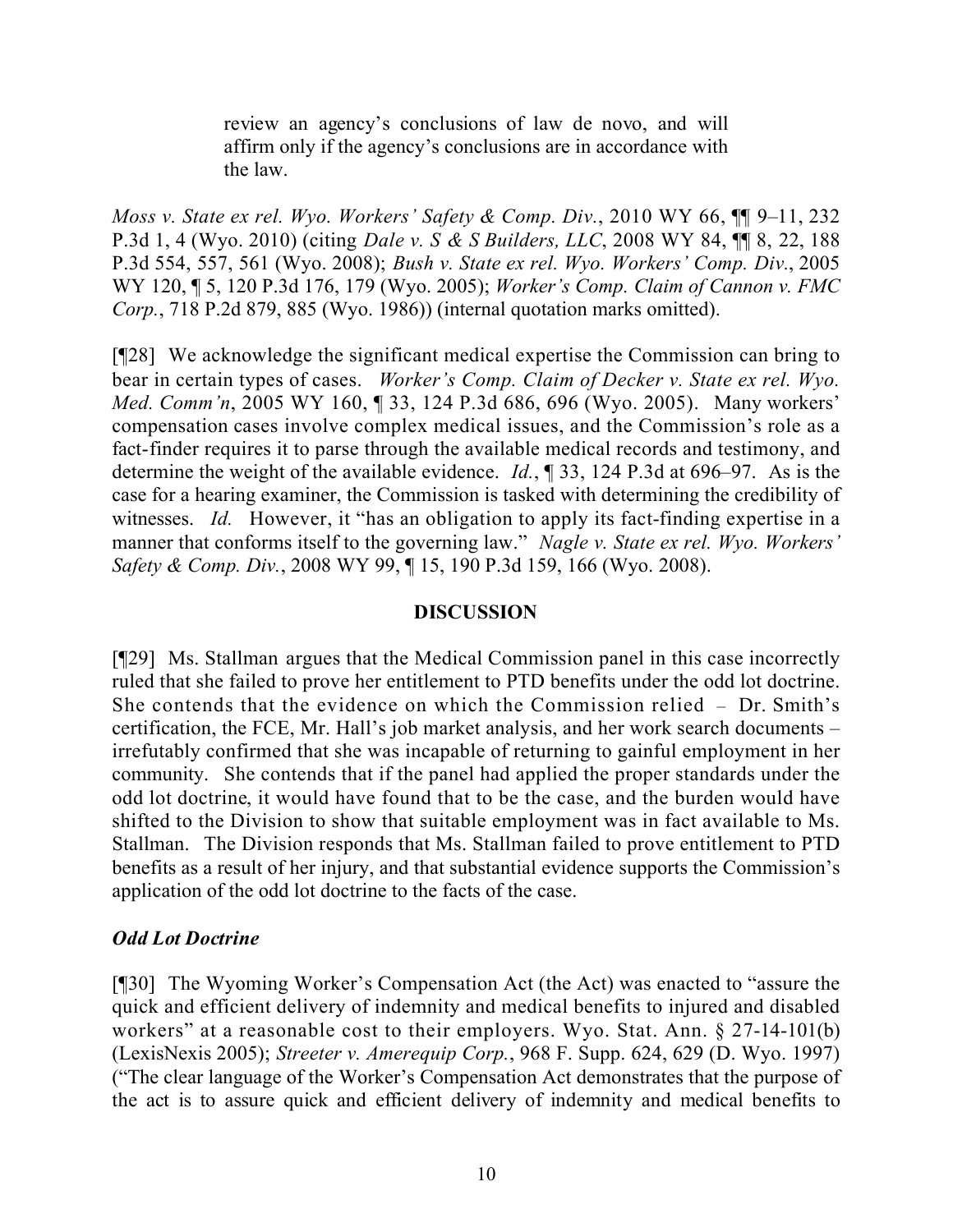injured and disabled workers at reasonable cost to employers."). Section 101 declared the legislature's intent that "benefit claims cases be decided on the merits," but also abolished the common-law rule of liberal construction, recognizing that the Act "is not remedial in any sense . . . ." § 27-14-101(b); *see In re Summers*, 987 P.2d 153, 157 (Wyo. 1999) ("[T]his Court may no longer interpret worker's compensation statutes in favor of coverage . . . ."). However, we still interpret the workers' compensation statutes "in a way that gives effect to the legislative intent and preserves the historic compromise between workers and employers." *Summers*, 987 P.2d at 157.

[ $[$ ]<sup>31</sup>] The odd lot doctrine<sup>6</sup> is a special rule for determining entitlement to permanent total disability under the Worker's Compensation Act under certain circumstances. The Act defines permanent total disability as "the loss of use of the body as a whole or any permanent injury certified under W.S. 27-14-406, which permanently incapacitates the

If the accident has left the workman so injured that he is incapable of becoming an ordinary workman of average capacity in any well known branch of the labor market—if in other words the capacities for work left to him fit him only for special uses and do not, so to speak, make his powers of labour a merchantable article in some of the well known lines of the labour market, I think it is incumbent upon the employer to shew that such special employment can in fact be obtained by him. If I might be allowed to use such an undignified phrase, I should say that if the accident leaves the workman's labour in the position of an "odd lot" in the labour market, the employer must shew that a customer can be found who will take it . . . .

4 Arthur Larson & Lex K. Larson, *Larson's Workers' Compensation Law*, § 83.02 (2012) (quoting *Cardiff Corp. v. Hall*, 1 K.B. 1009, 1020–21 (1911)). Judge (and later Justice) Cardozo, "who knew an apt phrase when he saw it," restated the doctrine as follows:

> Failure to find work stands upon a different basis when the labor is unmarketable because of the condition of the laborer. There is some basis for a finding that this was the claimant's plight. He was an unskilled or common laborer. He coupled his request for employment with notice that the labor must be light. The applicant imposing such conditions is quickly put aside for more versatile competitors. Business has little patience with the suitor for ease and favor. He is the odd lot man . . . . Work, if he gets it, is likely to be casual and intermittent. . . . Rebuff, if suffered, might reasonably be ascribed to the narrow opportunities that await the sick and halt. In such circumstances, disability, followed by search for work and failure, will justify the inference of diminished earning power.

*Jordan v. Decorative Co.*, 230 N.Y. 522, 525-26, 130 N.E. 634 (1921) (citation omitted) (internal quotation marks omitted); *see* 4 Larson, *supra*, at § 83.02.

 <sup>6</sup> The phrase "odd lot doctrine" originated with Judge Moulton in the early King's Bench case of *Cardiff Corporation v. Hall*: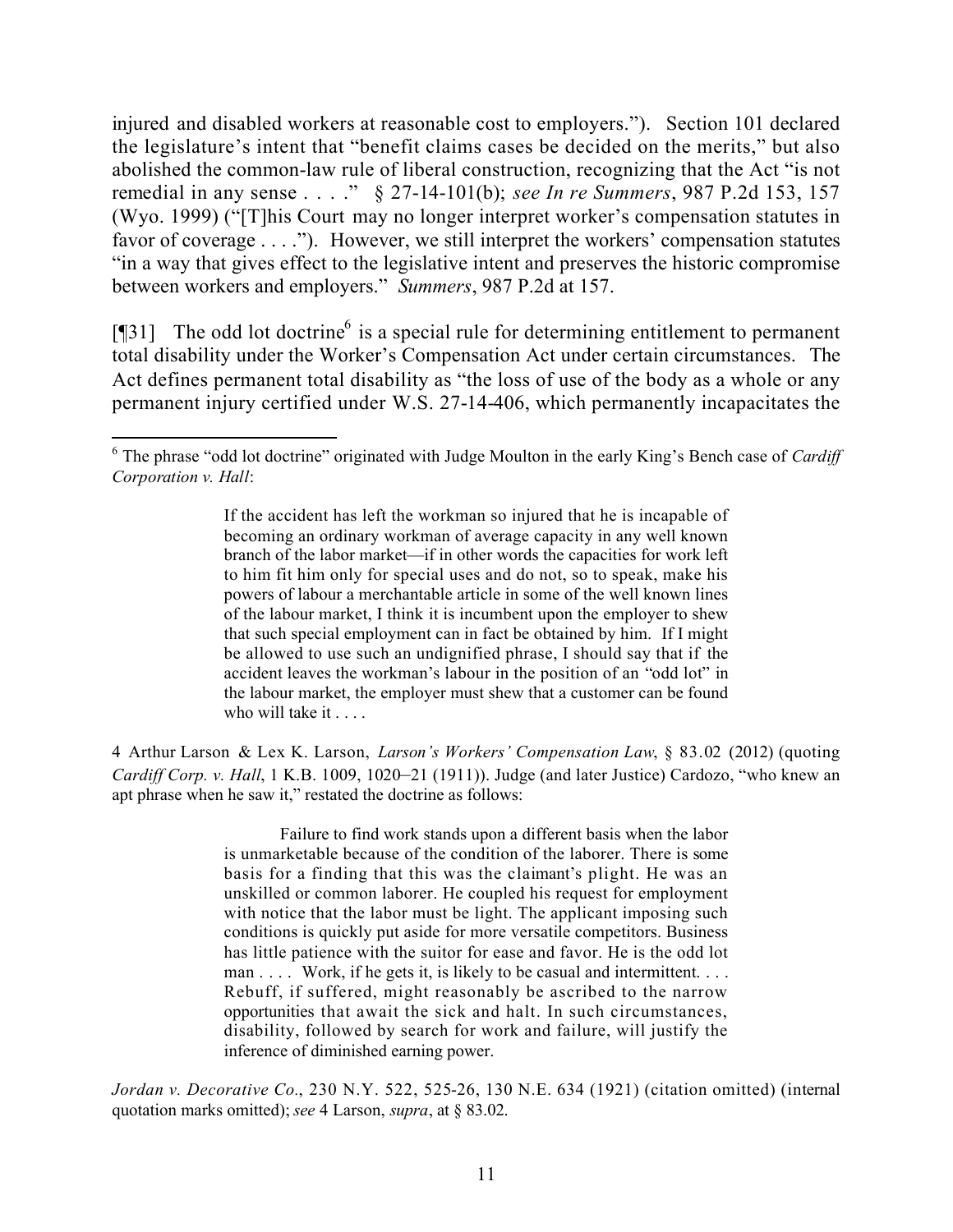employee from performing work at any gainful occupation for which he is reasonably suited by experience or training."  $\S$  27-14-102(a)(xvi). We have recognized that the statutory definition of PTD is consistent with the common law odd lot doctrine, which permits a finding of permanent total disability "in the case of workers who, while not altogether incapacitated for work, are so handicapped that they will not be employed regularly in any well known branch of the labor market." *Moss*, ¶ 13, 232 P.3d at 5 (quoting *Nagle*, ¶ 11, 190 P.3d at 165); *see also In re Pickens*, 2006 WY 54, ¶ 14, 134 P.3d 1231, 1236 (Wyo. 2006) (describing how "a claimant who is not actually permanently totally disabled is able to receive permanent total disability benefits because the claimant's disability and other factors make the claimant *de facto* unemployable"); 4 Larson, *supra*, at 83-1 ("Total disability may be found, in spite of sporadic earnings, if the claimant's physical condition is such to disqualify him or her for regular employment in the labor market.").

[¶32] In *Moss*, we explained the burden-shifting approach under the odd-lot doctrine as follows:

> To be entitled to an award of benefits under the odd lot doctrine, an employee must prove: 1) he is no longer capable of performing the job he had at the time of his injury and 2) the degree of his physical impairment coupled with other factors such as his mental capacity, education, training and age make him eligible for PTD benefits even though he is not totally incapacitated. To satisfy this burden, an employee must also demonstrate he made reasonable efforts to find work in his community after reaching maximum medical improvement or, alternatively, that he was so completely disabled by his work-related injury that any effort to find employment would have been futile. If the employee meets his burden, the employer must then prove that light work of a special nature which the employee could perform but which is not generally available in fact is available to the employee.

*Moss*, ¶ 14, 232 P.3d at 5 (citing *Pickens*, ¶ 14, 134 P.3d at 1236; *Anaya v. Holly Sugar Corp.*, 928 P.2d 473, 475–76 (Wyo. 1996); *Gilstrap v. State ex rel. Wyo. Workers' Comp. Div.*, 875 P.2d 1272, 1274 (Wyo. 1994)) (internal quotation marks omitted).

## *Required Showing of* **de facto** *Unemployability*

[¶33] The panel found that Ms. Stallman was unable to resume work as a correctional officer, and the Division does not challenge that finding on appeal. The panel's final order turned on the second prong of the odd lot doctrine, because it found that she had failed to prove that her degree of physical impairment, coupled with the skills, education,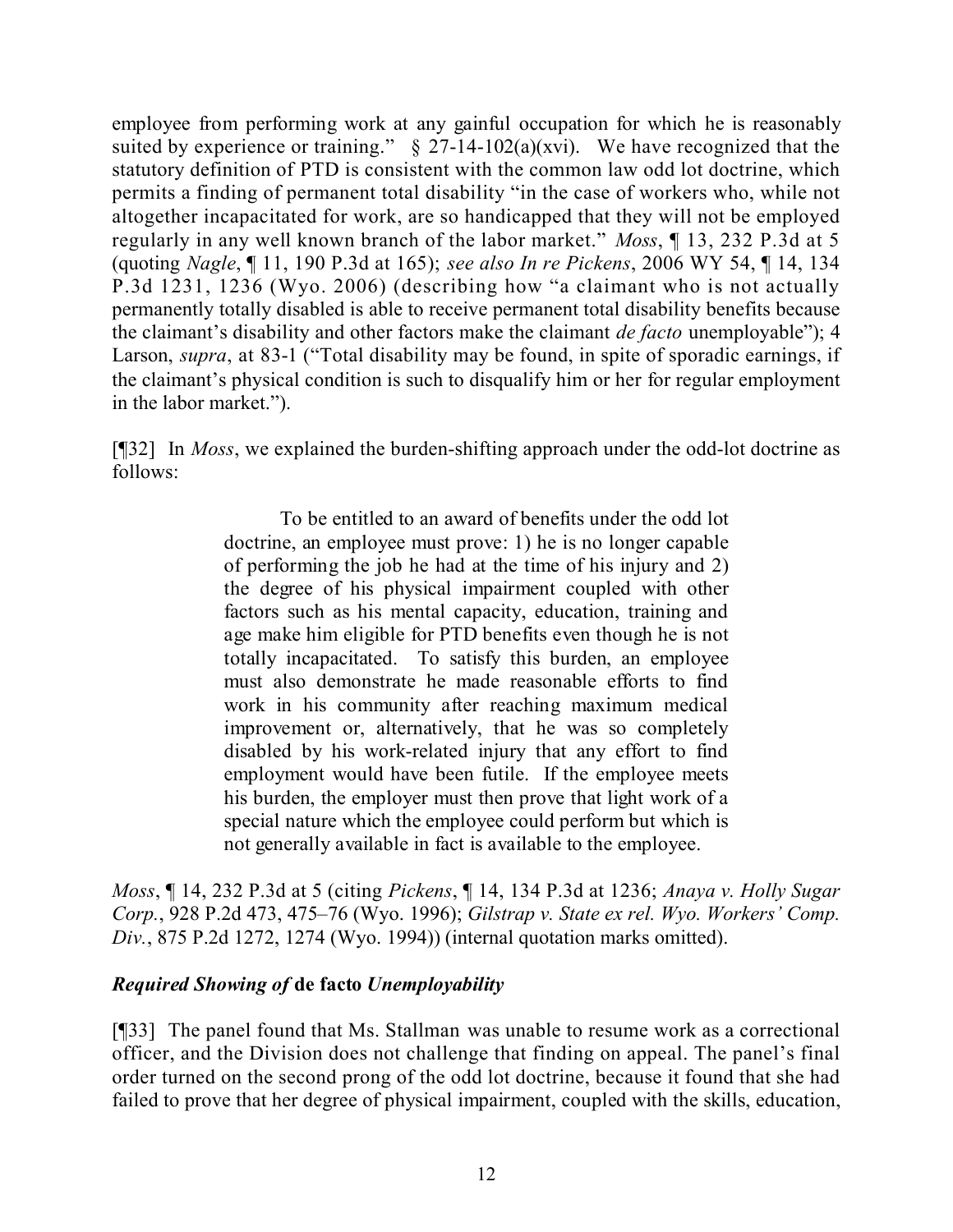and training she possessed at the time of the injury, left her *de facto* unemployable in the community in which she lived. *See Moss*, ¶ 14, 232 P.3d at 5; *Pickens*, ¶ 14, 134 P.3d at 1236.

[¶34] Ms. Stallman's degree of physical impairment was extensively documented by the FCE, two impairment ratings, and the records of her treating physicians. The FCE established that she was unable to push, pull, carry or lift weights in excess of twentythree pounds. Her treating and evaluating physicians consistently noted that she was incapable of performing the rigorous physical demands of a position as a correctional officer, but that she was capable of returning to light-duty to sedentary work. The Commission agreed with Dr. Kaplan's assessment that Ms. Stallman "can function in a light or sedentary capacity relevant to the medical conditions and problems that she has faced." The question the Commission had to answer was whether light duty or sedentary positions were available for Ms. Stallman in her community; *i.e*., whether there was "work at any gainful occupation for which [s]he is reasonably suited by experience or training." *See* § 27-14-102(a)(xvi).

[¶35] In *Anaya*, we discussed the availability of suitable employment in a claimant's community with regard to the second prong of the odd lot doctrine. In that case, Mr. Anaya was moving a wheelbarrow full of sugar beets when he slipped and fell, suffering from a herniated disc exacerbated by spondylolisthesis and severe degenerative joint disease. After reaching maximum medical improvement, his treating and evaluating physicians agreed that he would be unable to return to his previous job, but that he could return to light duty work. The Division awarded the claimant a 25% PPI rating, but denied his application for PTD benefits, and the OAH upheld this determination. 928 P.2d at 474–75.

[¶36] On appeal, we affirmed the OAH's decision that Mr. Anaya did not prove his entitlement to PTD benefits under the odd lot doctrine. A rehabilitation specialist assigned to the case testified that a number of light-duty jobs were available in the claimant's hometown of Torrington, including positions as parts assemblers, sorters and stock clerks. "[T]his evidence demonstrated that a job search in Torrington likely would have been successful." *Id.* at 476. Instead of applying for these positions, however, Mr. Anaya "considered himself retired" after his injury, and stopped looking for jobs altogether. Because he did not look for suitable employment or demonstrate that any such efforts would have been futile, he failed to establish a prima facie case of odd lot treatment and shift the burden of proof to his employer to show there was suitable employment in the community. *Id.* at 476–77.

[¶37] This case is in some ways similar to *Anaya*, but it is different in one key respect. Both Ms. Stallman and Mr. Anaya worked physically demanding jobs, both were unable to return to their former positions after reaching maximum medical improvement, and both of their physicians concluded they were limited to light-duty to sedentary positions.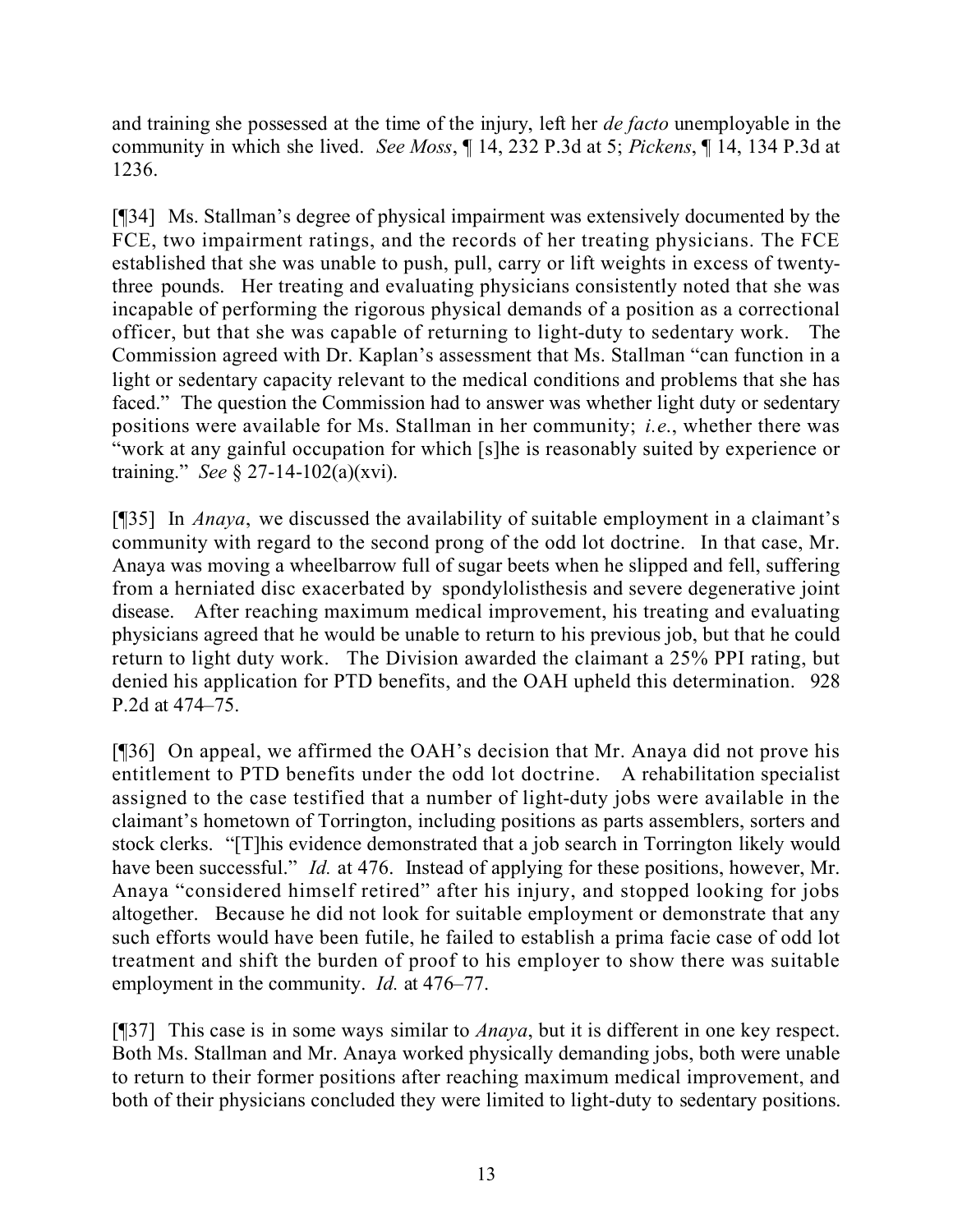However, the rehabilitation specialist in *Anaya* testified that "there is employment that is compatible that has been regularly and continuously available to him in the Torrington area." *Id.* at 476. In contrast, Mr. Hall testified by deposition in this case that *no* lightduty to sedentary positions were available for Ms. Stallman in the Lusk area.<sup>7</sup>

[¶38] Ms. Stallman's job search worksheet confirmed that she contacted at least thirty employers in the Lusk area who were not hiring. For reasons which are not at all clear in

. . . . .<br>. . . . . .

Q. Okay. As I go through both of your different assessments [labor market surveys conducted in November of 2010 and March of 2011], I notice in here that there are no jobs in Lusk, Wyoming. Is that correct?

A. That's correct.

Q. Okay. And you're aware that Ms. Stallman resides in Lusk; is that correct?

A. Yes.

 $\overline{a}$ 

Q. Okay. Any reason why you didn't obtain any job market results from Lusk?

A. I looked in the Lusk area to try and find some openings. I couldn't find any openings for any of the positions other than -- well, there weren't any positions that I could find in the Lusk opening --

Q. Okay.

A. -- or the Lusk area.

Q. Okay. So, it's your testimony and your understanding that between November of 2000 and . . . – November of 2010 up through the present, you were unable in your search for employment possibilities for Ms. Stallman to locate any opportunities for employment in the Lusk area which she was qualified for based on her training and experience as well as the limitations placed on her by her disability, is that correct?

. . .

A. That's correct.

 $<sup>7</sup>$  At Mr. Hall's deposition, which took place on March 23, 2011, the following exchange took place:</sup>

Q. Sure. But there was no employment available for Ms. Stallman?

A. There wasn't a position available that she could, say, walk in and say, "I was applying for this position that you had a current opening for", no.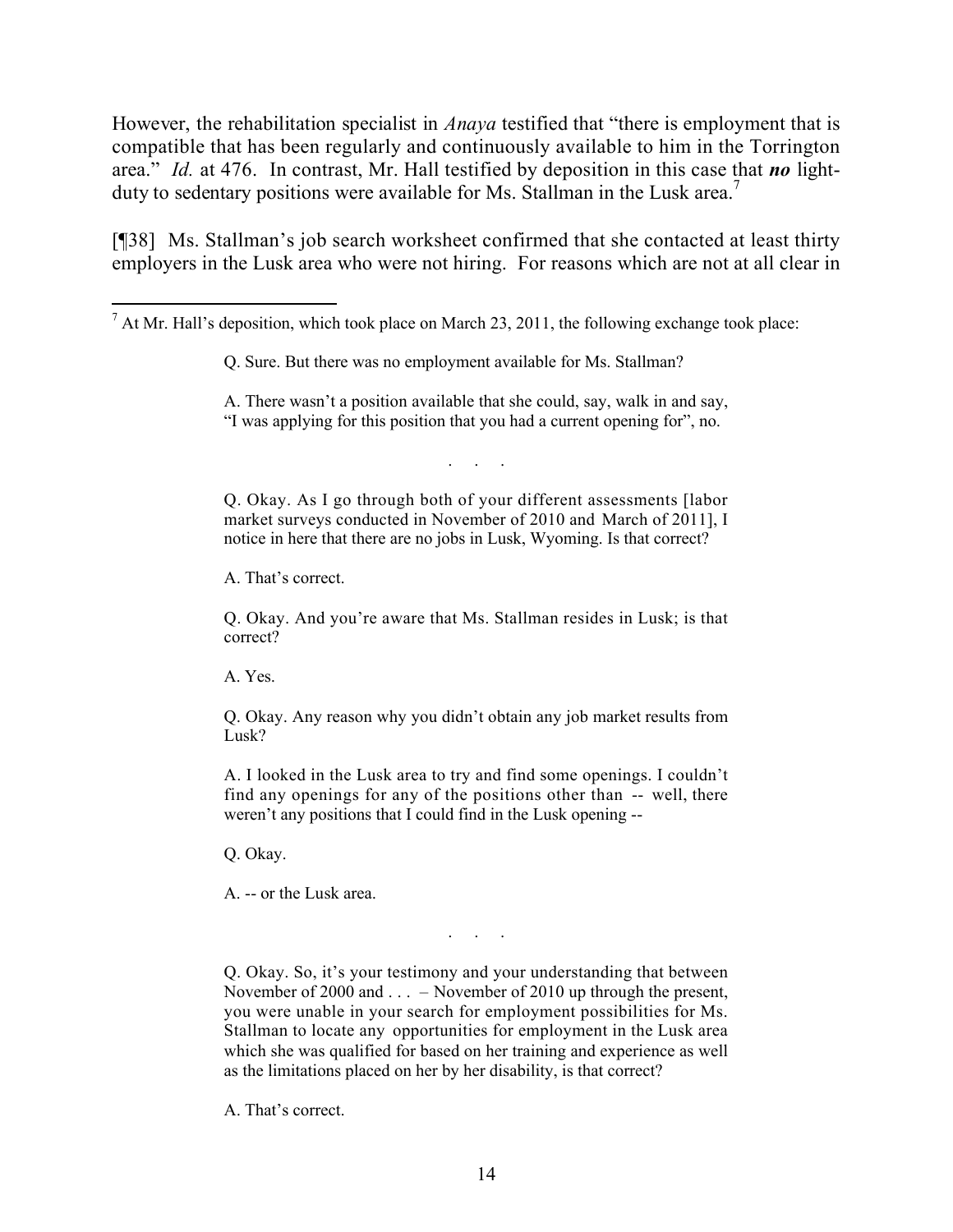the record, the Commission stated it was "not impressed with Mrs. Stallman's efforts at finding employment in her immediate community or her job search record, which is over two years old, and indicates that she did not apply for any of the positions that she apparently inquired about." This statement ignores the obvious – there is no point in applying for jobs that are not available. Our own Justice Blume pithily observed about this sort of speculative effort that "it would almost be impossible, in many instances, for a man educated only to do hard work, to show that at some time or other some good Samaritan might not turn up and offer him some light work which he might be able to do. The law does not require impossibilities." *In re Iles*, 56 Wyo. 443, 452, 110 P.2d 826, 829 (1941).

[¶39] Nonetheless, the Commission panel in this case concluded otherwise, relying on its interpretation of one of Dr. Kaplan's opinions to be that Ms. Stallman did not meet the statutory definition of permanent total disability.

> Dr. Kaplan also opined that Mrs. Stallman was not permanently and totally disabled as defined under the Worker's Safety and Compensation definition in the Wyoming Statutes. The following exchange occurred:

> > Q. (Attorney [for Division]) In your opinion is Ms. Stallman permanently totally disabled?

A. (Dr. Kaplan) No.

Q. Then why is that your opinion?

A. Well, it would appear that the patient can function in a light or sedentary capacity relevant to the medical conditions and problems that she has faced. And as I understand it, although a patient may not have skills in a sedentary job, based on their background, that's where a retraining program such as those offered with vocational rehabilitation can come and be involved with the patient to allow them to gain an ability to be employed with some additional training that may be out of their immediate skills that they've encountered either on the job or as a result of being in a particular job.

Q. Okay. Do you know what Ms. Stallman's educational background is?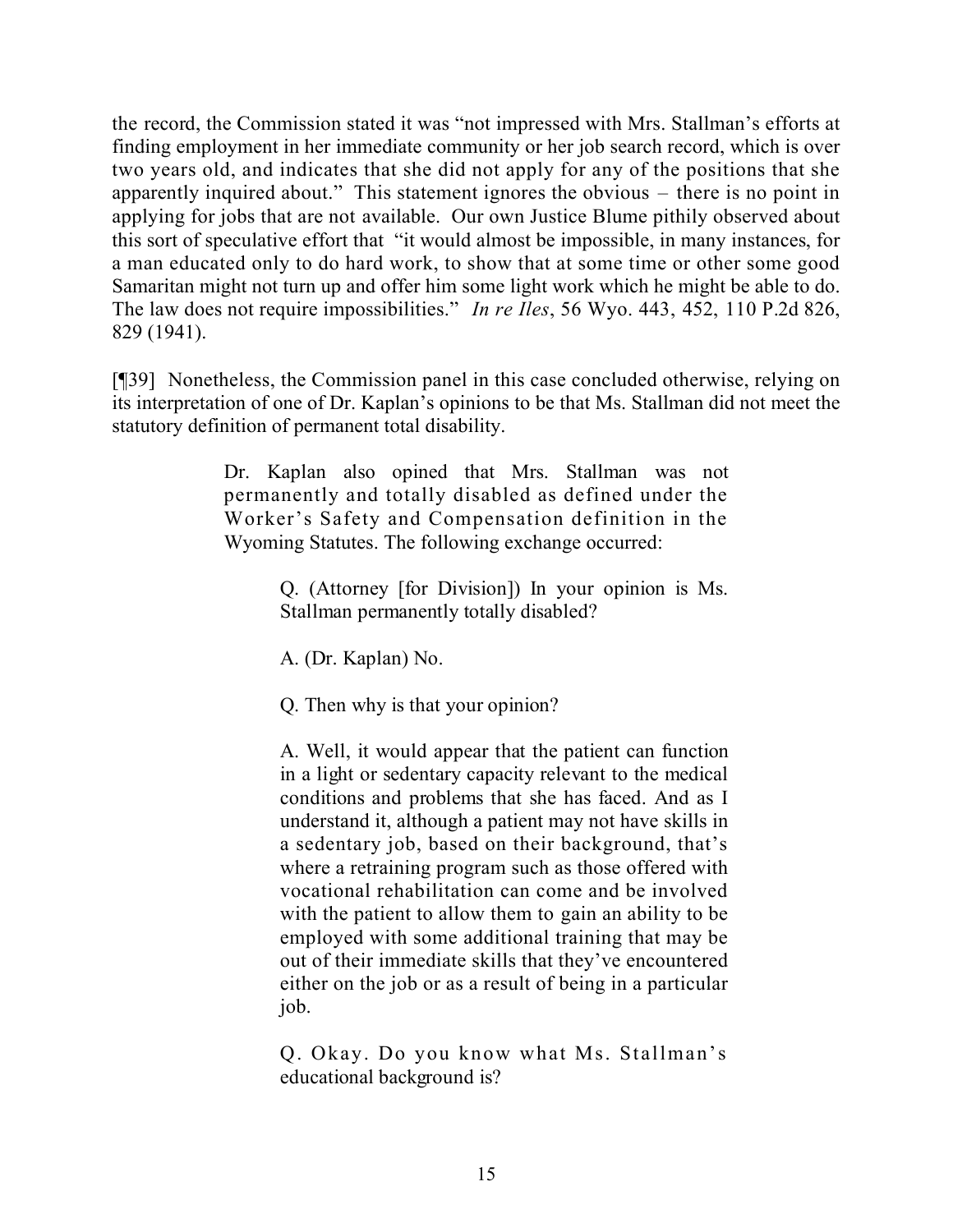A. One second here. High school education.

Q. Okay. And do you know what her complete work history is since she left high school?

A. Well, she didn't give me details. Some patients don't, or some patients may not have other experience, but she's also worked with disabled patients, in the sheriff's office, and as a corrections officer. (Objector/ Defendant's Exhibit 4-6, Kaplan's Deposition Pages 11-12).

10. The Medical Panel agrees with Dr. Kaplan that Mrs. Stallman is not permanently and totally disabled as a result of her work injury. We find that Mrs. Stallman has not established a prima facie case for her to be considered as a qualified candidate for "odd lot doctrine" treatment. We find that she is not so disabled, as a result of her work injury that the services which she is reasonably equipped to perform by her experience and training, are not marketable in a wellknown branch of the labor market in her community. Mrs. Stallman has a variety of work experiences and skills that we would expect to provide her other [sic] with other opportunities for employment. In addition, Mrs. Stallman's obvious physical impairment (22% whole body), coupled with other facts such as her mental capacity, education, previous work training, and age, further attest to finding that she should not be considered an odd lot claimant. Mrs. Stallman is articulate, is not presently taking any narcotic or psychotropic medication, is not involved in psychological counseling or treatment, and is presently capable of maintaining her home and caring for her two young children. She has a valid driver's license and has transferable skills acquired with her background in law enforcement. She has the residual ability to work in jobs such as dispatcher, title clerk, or a hostess in a restaurant, as noted in the Vocational Evaluation.

[¶40] Ordinarily, the Commission's role as the trier of fact entitles it to determine what probative value to assign to testimony, and to resolve differences in expert medical opinions. *Morgan v. Olsten Temp. Servs.*, 975 P.2d 12, 16 (Wyo. 1999) (citation omitted). However, to qualify as an expert, a witness must first establish his expertise by reference to "knowledge, skill, experience, training, or education." *See* W.R.E. 702. An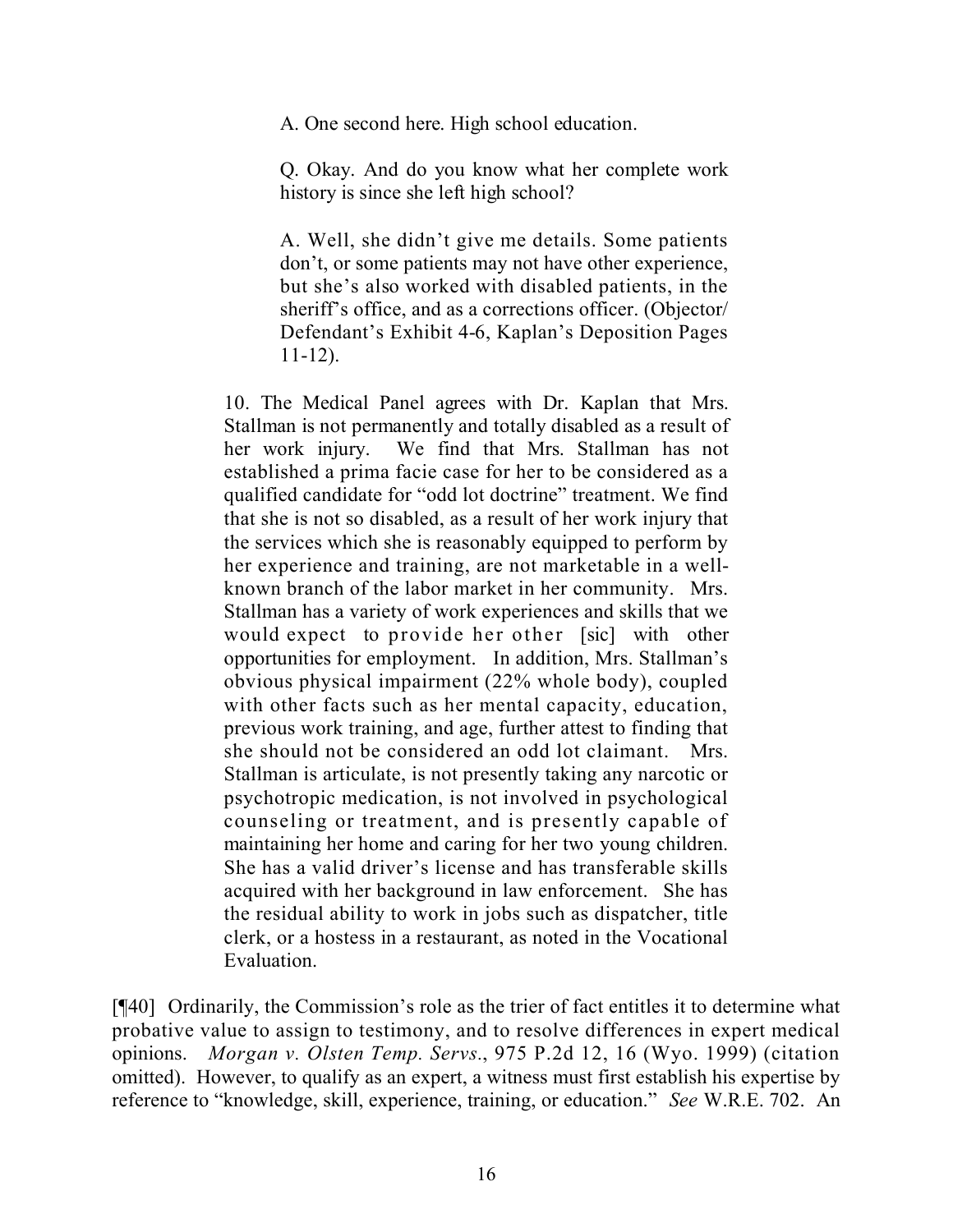expert witness should "be qualified as an expert with regard to each area in which he offers testimony." *Herman v. Speed King Mfg. Co.*, 675 P.2d 1271, 1278 (Wyo. 1984).<sup>8</sup>

[¶41] Impairment rating physicians like Dr. Kaplan can offer valuable expert testimony regarding a claimant's physical ability and overall limitations. However, "[a] PPI rating is strictly a medical question and is unrelated to the claimant's ability to work."<sup>9</sup> *Himes v. Petro Eng'g & Constr*., 2003 WY 5, ¶ 16 n.1, 61 P.3d 393, 398 n.1 (Wyo. 2003). Dr. Kaplan testified as follows with regard to his expertise in the area of employability:

> Q. Are you familiar with the types of transferrable skills one job that a person has held might be useful in another job?

> > . . . . .

 8 *See also Sullivan v. Rowan Companies, Inc*., 952 F.2d 141, 145 (5th Cir. 1992) (excluding expert testimony in the field of metallurgical engineering where the witness was a geologist with graduate degrees in micropaleontology and microfossils); David H. Kaye, *et al.*, The New Wigmore: A Treatise on Evidence, *Expert Evidence* §3.1.2 at 93 (2d ed. 2011) ("[T]he proponent of expert testimony is required to prove that the proferred expert has special knowledge in the relevant field.") (citation omitted); 3 Christopher B. Mueller & Laird C. Kirkpatrick, *Federal Evidence* § 7:8 at 791 (3d ed. 2007) ("Regardless how impressive the background of a witness, his area of expertise should match fairly closely the subject matter of his testimony. If it does not, or if his background fails to equip him to testify, he does not qualify as an expert.") (citation omitted).

<sup>9</sup> We previously recognized the limitations of impairment rating physicians in the field of vocational evaluation in *Vaughan v. State ex rel. Wyoming Workers' Compensation Division*, 2002 WY 131, 53 P.3d 559 (Wyo. 2002). The claimant in *Vaughan* underwent a number of surgeries following a work-related injury and applied for PTD benefits following a twenty-three percent impairment rating. He was unable to return to the workforce in any capacity, according to his treating physician and vocational evaluator, but his impairment rating physician, Dr. Brown, testified that he could return to light-duty or sedentary work. *Id.*, ¶¶ 13–27, 53 P.3d at 563–66. A Commission hearing panel relied on Dr. Brown's testimony in finding Mr. Vaughan was not permanently and totally disabled, but we reversed on appeal, holding the Commission erred as a matter of law:

> Dr. Brown, the Division's only witness, stated that this very area of expertise [vocational evaluation] was outside his area of knowledge and was best left for determination by a vocational rehabilitation expert. He also advised that he did not have knowledge of or perform any study or evaluation of the labor market in Sheridan, Wyoming. Further, we explicitly recognize that Ms. Noecker, a specialist in the vocational arena who had detailed knowledge of the labor market in Wyoming, specifically indicated that Vaughan was not gainfully employable in a well known branch of the labor market in Wyoming so as to provide him with a steady and continuous source of income considering his mental ability, age, experience, training and physical limitations.

*Id.*, **[11** 30, 35, 53 P.3d at 566, 567.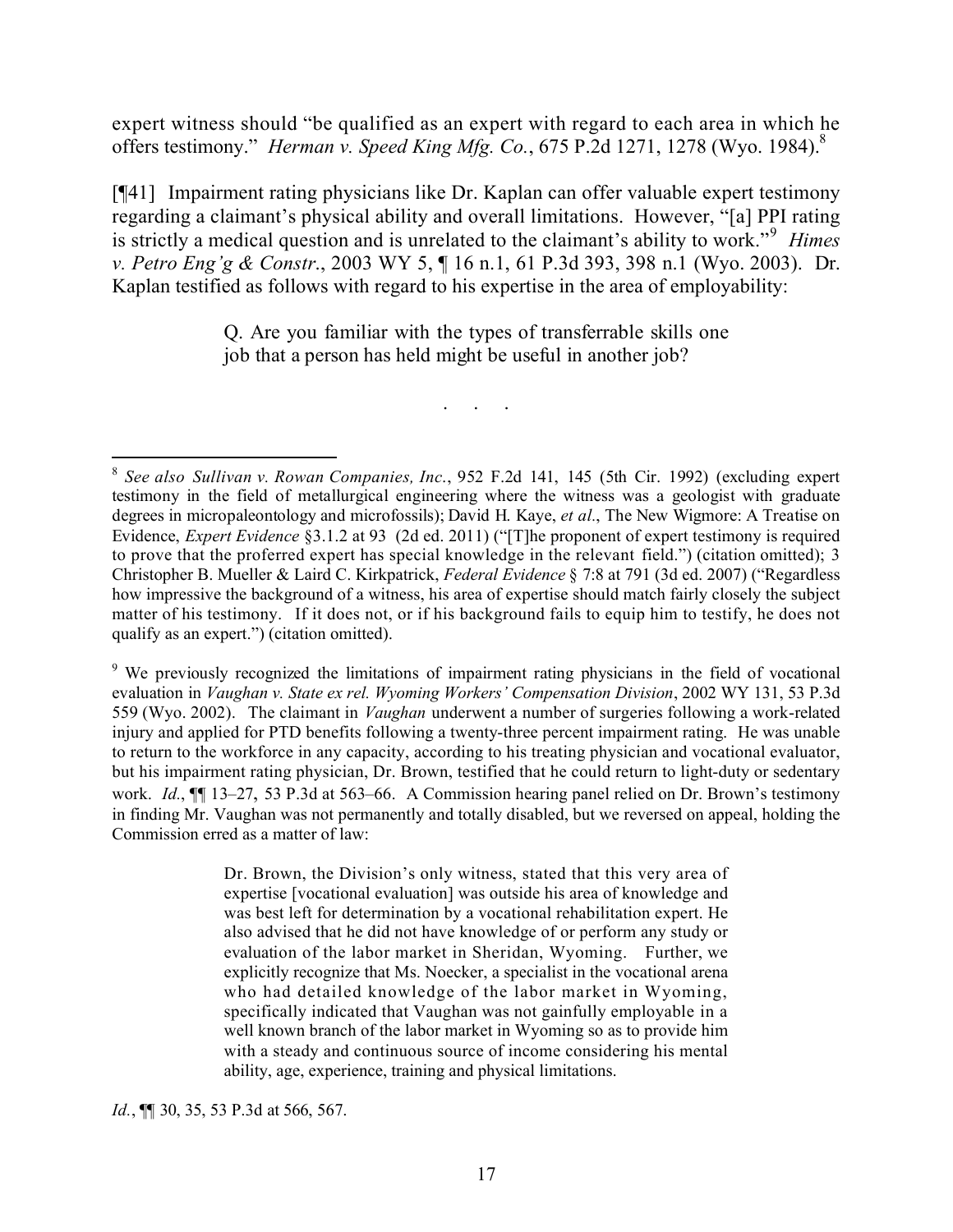A. [Dr. Kaplan] I'm not really sure of what you're asking, but I think you're implying that, for example, if she's working in the sheriff's office, she may have some experience with operating a phone, answering calls, dealing with a triage of people coming in, and making notes, using the computer, so some of those administrative skills, for example, could be transferrable to other administrative jobs.

Q. (By [Division's Attorney]) Okay. You're not qualified to testify as a vocational evaluator though, correct?

A. Correct. I think the vocational evaluators, obviously, are dealing with that question that you just asked, and they also have a more detailed understanding of what job descriptions are applicable in particular fields.

Q. Okay.

A. And they have their own way of surveying patients and obtaining information that is outside the medical model that I'm functioning under.

[¶42] As the above testimony established, Dr. Kaplan unabashedly conceded that he was not qualified to testify about Ms. Stallman's employment skills or opportunities in light of her particular limitations. The panel based Finding No. 10 on a statement for which the required showing of expertise not only was not made, but was expressly denied by the witness.

[¶43] Mr. Hall, on the other hand, testified that he was a specialist in the vocational arena with detailed knowledge of the job market in Wyoming, that he was familiar with the job market in Lusk, and that no jobs were available for Ms. Stallman. *See Moss*, ¶ 14, 232 P.3d at 5 (describing how an employee must seek and be unsuccessful in finding work in his community). The panel's extensive reliance on Dr. Kaplan's testimony as the basis for declining to shift the burden of proof was an error in the application of the law governing the odd lot doctrine, which requires consideration of both a claimant's degree of physical impairment *and* whether the claimant can be "employed regularly in any well known branch of the labor market." *See Moss*, ¶ 13, 232 P.3d at 5 (quoting *Nagle*, ¶ 11, 190 P.3d at 165); *Vaughan*, ¶¶ 30, 35, 53 P.3d at 566, 567 (holding the Commission erred as a matter of law in its misapplication of the odd lot doctrine)).

[¶44] The panel found that Ms. Stallman was limited to light duty or sedentary employment. She made a prima facie showing that there was no such work available in her community, which was adequate to show that she was entitled to the benefit of the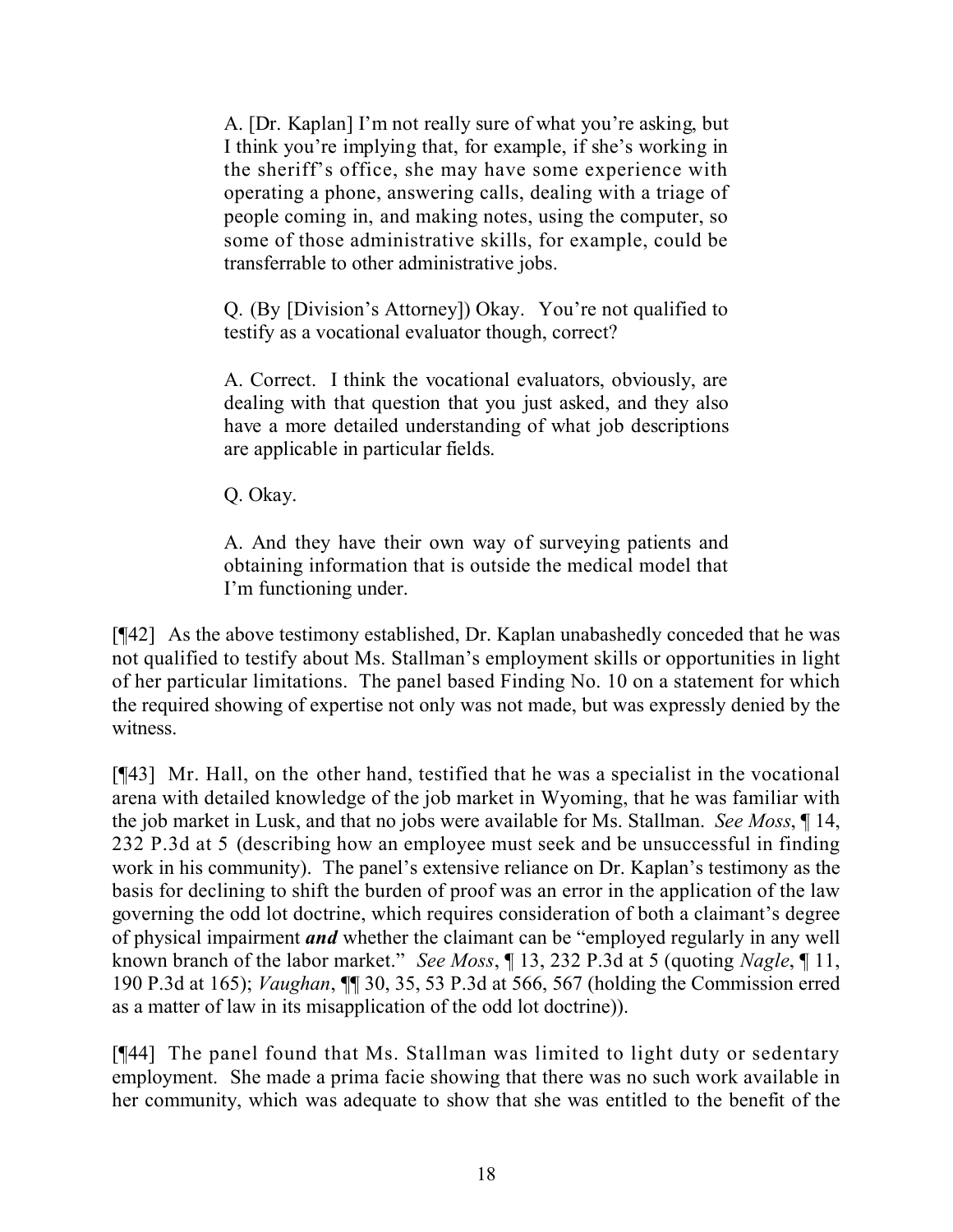odd lot doctrine. At that point, the burden should have shifted to the Division to show that gainful work she could do with her limitations was in fact available in Lusk or within a reasonable distance from Lusk. *See Moss*, ¶ 14, 232 P.3d at 5 ("If the employee meets his burden, the employer must then prove that light work of a special nature which the employee could perform but which is not generally available in fact is available to the employee." (internal quotation marks omitted)). We will accordingly review the record to determine whether the Division did in fact produce sufficient admissible evidence which demonstrated that jobs Ms. Stallman could perform were available.

## *Division's Showing of Available Employment*

[¶45] The Division's showing relies on an unstated premise that Ms. Stallman must either move or commute from Lusk to some other city if necessary to find work. The Division attached several job listings to its pre-hearing disclosure statement: three administrative and secretarial positions with Converse County School District No. 1 in Douglas, an overnight youth care position with a group home in Douglas, a medical office assistant position with the Glenrock Health Center, a head secretary position with the Glenrock School District, and an enigmatic statewide sales position with the R.J. Reynolds Tobacco Company.

[¶46] Larson's treatise on workers' compensation provides an excellent synopsis of the cases describing suitable employment within a claimant's general geographic area:

> [T]he test of reasonableness does not require the claimant to look for work beyond the general area where he or she lives. For example, where one injured worker's need to stop periodically and stretch his back lengthened his commute to two-and-a-half hours – one way – the court held this was unreasonable as a matter of law. Similarly, where the daily commute for a Florida worker would have been 134 miles, a court held the offer of employment was not within "a reasonable geographic area," particularly since the injured worker produced evidence that her neck pains were exacerbated by prolonged driving.

> Where it was the worker's habit, prior to his or her injury, to endure a substantial commute, the courts have sometimes been less forgiving.

4 Larson, *supra*, at § 84.01[4] (footnotes omitted). Implicit in the above quote is the rule that an employee need not move from her home to find alternative employment, although she may have to commute a reasonable distance. This is consistent with *Moss*, which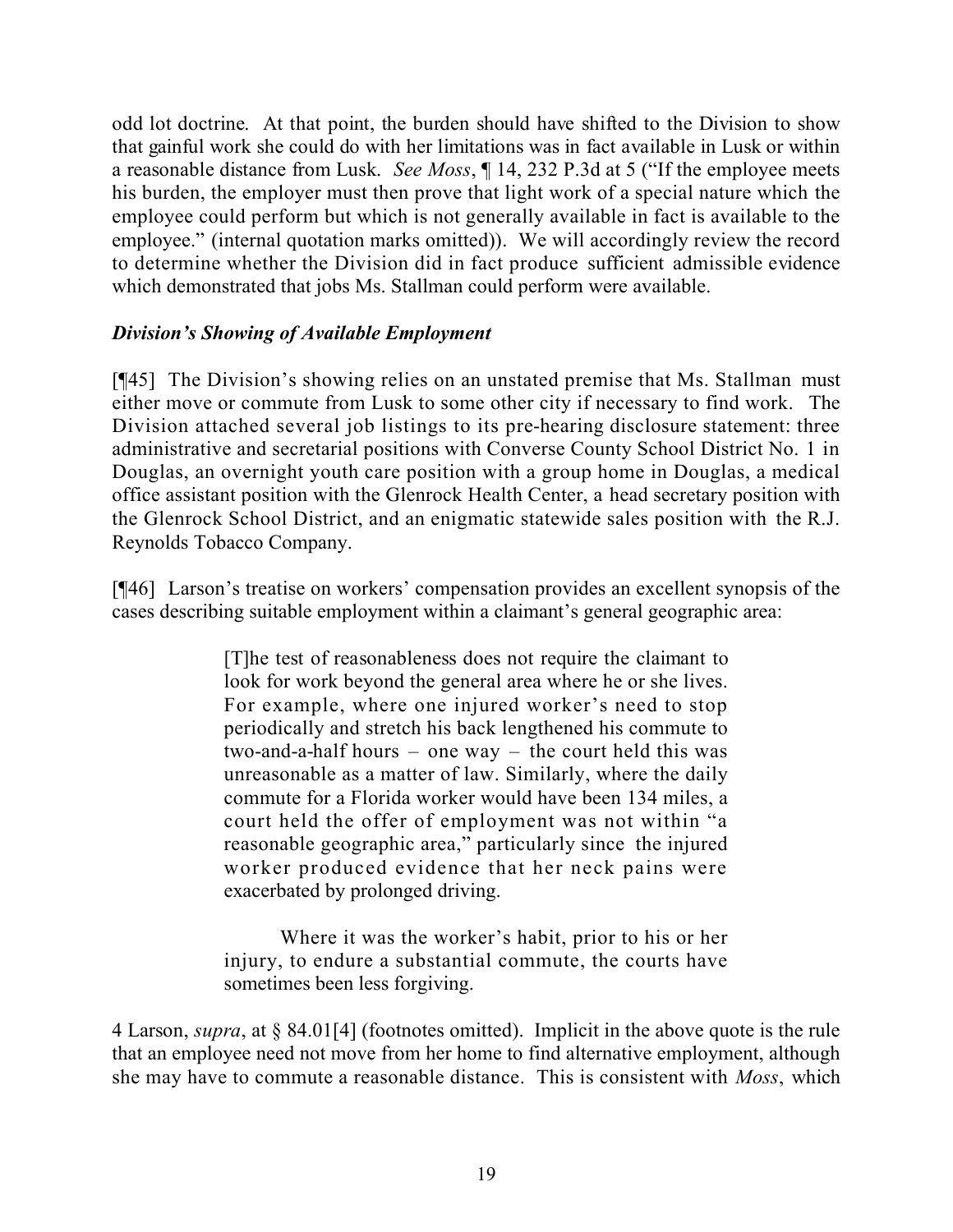held that a worker had to make a prima facie showing that he had made a reasonable search for work "in his community." 2010 WY 66,  $\P$  14, 232 P.3d at 5.

[¶47] The potential positions identified by Mr. Hall were in Torrington, Douglas, and Casper. Torrington and Douglas are approximately 50 miles from Lusk, while Casper is approximately 100 miles distant. A trip from Lusk to either Torrington or Douglas by automobile could easily consume an hour per day each way, depending on weather and traffic conditions. Travel to Casper or the nearby community of Glenrock could take twice as long.

[¶48] The Division produced no evidence indicating that it would be reasonable for a claimant like Ms. Stallman to endure two hours or more of daily commuting and travel a minimum of 500 miles by auto each week given her undisputed physical limitations. She testified that she was unwilling to commute to nearby communities for work because she experiences PTSD when driving in the winter. Dr. Orcutt and Dr. Herter both confirmed that she suffers from fear and anxiety triggered by driving in snowy winter conditions. The functional capacity evaluator and Dr. MacGuire both found that Ms. Stallman was unable to sit for extended periods of time and that she requires frequent postural changes to relieve pain.

[¶49] Ms. Stallman might benefit from vocational rehabilitation and relocation to a less isolated community with more employment opportunities, but she is not required to retrain or move under the odd lot doctrine. *Moss*, ¶ 34, 232 P.3d at 10 ("Our statutory definition with respect to the odd-lot doctrine . . . does not encompass any obligation on the part of the injured employee to enter into any training program in order to improve his chances of employment." (quoting *Rose v. Westates Constr. Co.*, 703 P.2d 1084, 1088 (Wyo. 1985)); *see* Wyo. Stat. Ann. § 27-14-408(a) (LexisNexis 2005) ("An injured employee *may* apply to the division to participate in a vocational rehabilitation program if . . . ." ) (emphasis added); *McMasters v. State of Wyo. ex rel. Wyo. Workers' Safety & Comp. Div.*, 2012 WY 32, ¶ 63, 271 P.3d 422, 437 (Wyo. 2012) (discussing how the odd lot doctrine focuses on the availability of work in a claimant's community).

[¶50] Under the circumstances, the Division failed to show that gainful employment was in fact available to Ms. Stallman. Recognizing the legislature's intent to "assure the quick and efficient delivery" of worker's compensation benefits, we think it appropriate to remand with directions to award Ms. Stallman PTD benefits in an amount proven by the evidence. *See* Wyo. Stat. Ann. § 27-14-101(b) (LexisNexis 2005); *Vaughan*, ¶¶ 35– 36, 53 P.3d at 567 (remanding for an order awarding PTD benefits where the Commission erred as a matter of law in its application of the odd lot doctrine, and substantial evidence would not support a conclusion that the applicant was not entitled to PTD benefits).